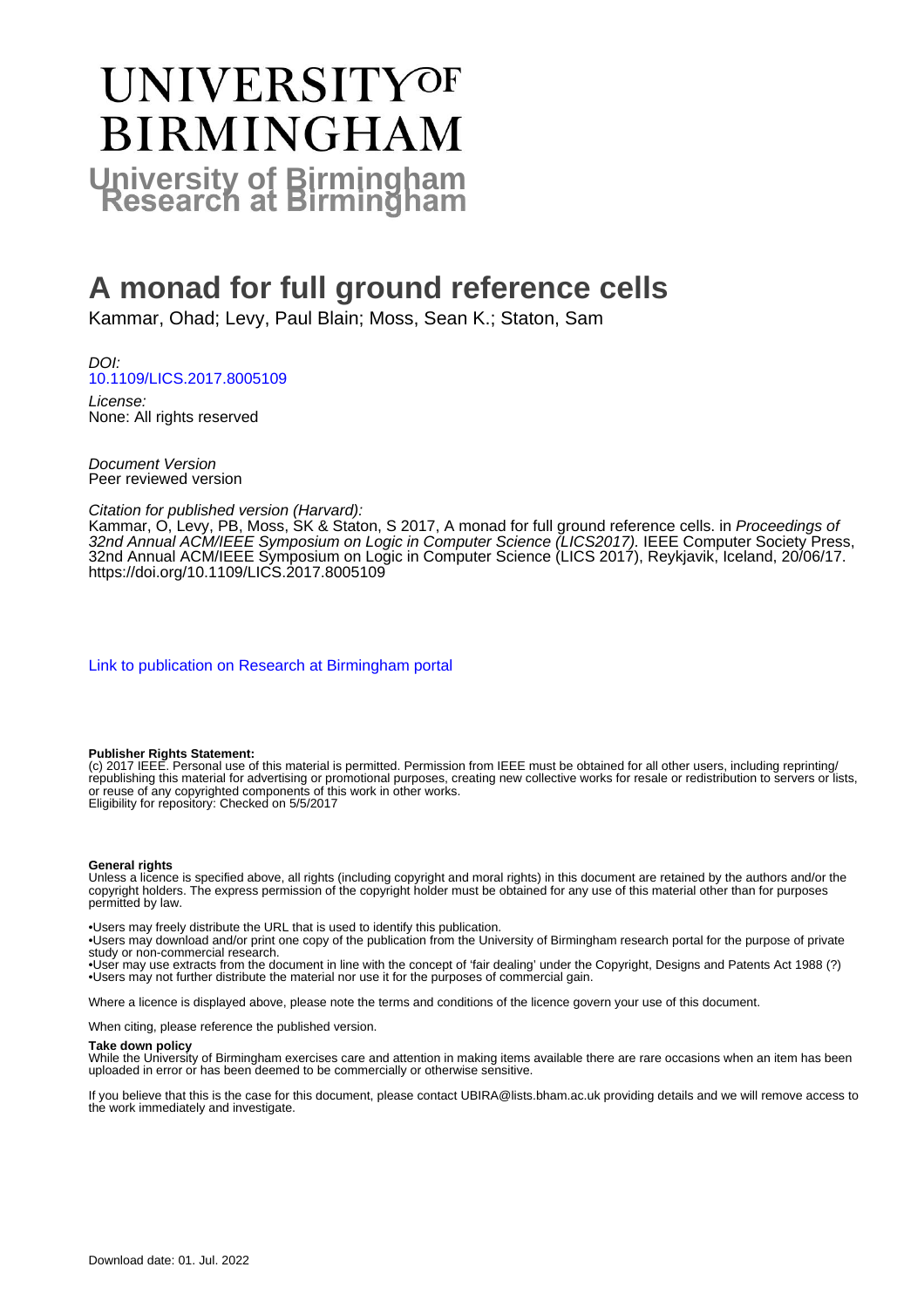# A monad for full ground reference cells

Ohad Kammar<sup>∗†§</sup>, Paul B. Levy<sup>‡</sup>, Sean K. Moss<sup>†¶</sup>, and Sam Staton<sup>∗</sup>

<sup>∗</sup>University of Oxford Department of Computer Science

†University of Cambridge §Computer Laboratory and ¶Department of Pure Mathematics and Mathematical Statistics

‡University of Birmingham School of Computer Science

*Abstract*—We present a denotational account of dynamic allocation of potentially cyclic memory cells using a monad on a functor category. We identify the collection of heaps as an object in a different functor category equipped with a monad for adding hiding/encapsulation capabilities to the heaps. We derive a monad for full ground references supporting effect masking by applying a state monad transformer to the encapsulation monad. To evaluate the monad, we present a denotational semantics for a call-by-value calculus with full ground references, and validate associated code transformations.

#### I. INTRODUCTION

Linked lists are a common example of a dynamically allocated, mutable, and potentially cyclic data type involving three sorts of memory cell.

- linked\_list cells store values of type  $1 + \text{ref}_{\text{list\_cell}}$ , i.e. a variant that is either a NIL value or a pointer to a list cell;
- list\_cell cells store values of type ref<sub>data</sub>\*ref<sub>linked list</sub>, i.e. a pair of pointers to a data payload and another list; and
- data cells store values of type bool, i.e., a single bit.

Such reference cells, that may contain references to other references and create cycles, but may not store functions and thunks, are called *full ground references* [25].

Here we develop a denotational semantics for languages with full ground storage in which types denote sets-withstructure and program terms denote structure-preserving functions. When dynamic allocation is involved, such a semantics typically uses functor categories and is called possible-world semantics, e.g. [27], [28], [30], [33]. To motivate the functorial structure of types, consider the type of linked list and note that unless a memory cell has been previously allocated, the empty list is the only possible value of this type. As we allocate new cells, our programs can access more linked lists, and the type of linked lists is functorial in *worlds*: collections of previously allocated memory locations.

Our work builds on Moggi's [23] theory of computational effects and monads. Moggi [24] gave monads for dynamic allocation of names and dynamically allocated *ground* storage, where the range of storable values does not change between worlds, such as  $ref_{data}$  cells, which only store a bit, regardless of what memory locations have been previously allocated. Plotkin and Power [30] give a different monad for ground storage on the same functor category as Moggi. Their monad is Hilbert-Post complete with respect to the expected firstorder program equivalences [34]. Ghica's masters thesis [10]

pioneered a functor category semantics for Idealised Algol extended with pointers, where dangling pointers played a crucial role in the model. The monad we propose here supports full ground storage for ML-like references without dangling pointers and validates the expected first-order program equivalences.

Possible-world semantics for local storage typically involves *heaps*, which assign a value of the appropriate type to each of a given set of locations. The situation is straightforward in the (ordinary) ground case, as heaps collect into a functor *contra*variant in worlds, with the functorial action given by projection. However, when heaps may contain cyclic data, this functorial action is ill-defined. For example, projecting a heap containing a cyclic list with two cells into a world containing only a single cell reference results in a dangling pointer.

We give a functorial action on heaps by defining the category of *initialisations*. Its objects are worlds, and its morphisms are world morphisms together with *initialisation data*: a specified value for each of the newly added locations in the codomain. The collection of heaps is functorial with respect to initialisations, and moreover, there is a way to transform monads over functors from initialisations into monads over functors from ordinary worlds, equipping the transformed monad with operations for mutating and dereferencing pointers.

We choose a specific monad over functors from initialisation which supports hiding capabilities. Adding this hiding capability to the heaps object gives the generalisation of the contravariant action given by projection in the (ordinary) ground case. The monad for full ground references is given by transforming the hiding monad in the aforementioned way. We define an allocation operation on this resulting monad.

To evaluate the suitability of this monad for modelling reference cells, we use three yardsticks. First, we prove this monad has the *effect masking* property: the global elements of the monad applied to a constant functor factor uniquely through the unit of the monad. We interpret this result as stating that computations that do not leak references are semantically equivalent to pure values. Second, we use the monad to give adequate semantics to a total call-by-value calculus with full ground references. Finally, we show that the axioms for (non-full) ground references [30], [34] hold in this model.

We compare several existing semantic approaches to the denotational semantics of reference cells, to place the possible-978-1-5090-3018-7/17/\$31.00  $\odot$  2017 IEEE worlds semantics in context.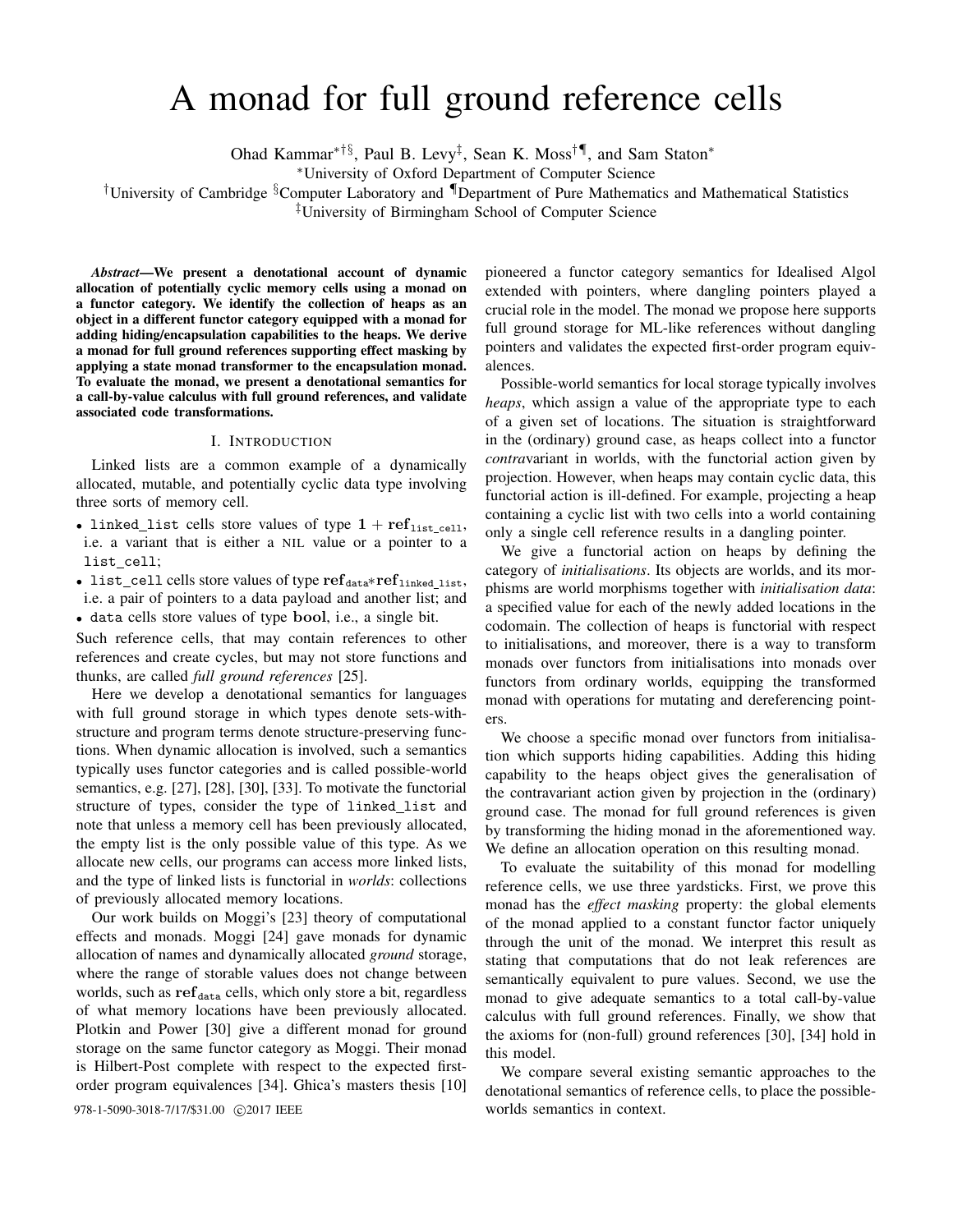*Relational models:* In these models [2]–[4], [7], heaps may associate to a location values of any type, and the semantics is given non-functorially. Semantic equivalence in these models does not validate some of the basic intended equations, such as:

### let  $x = new true in true \equiv true$

These models define, in addition, a logical relations interpretation, and being related by this relation implies contextual equivalence [12]. We then validate the equations of interest with respect to this relation. Contrasted with the semantics we present here, relational models are much simpler, and as a consequence they can model richer collections of effects than what we consider here.

*Step-indexing models:* The key property of full ground storage is that, when initialising a new cell, all the information we need in order to determine its value is in the target world. In contrast, when references can hold functions or thunks, we also need to store the way such higher-order values will behave in future worlds, leading to a potential cyclicity in the semantics. Step-indexing models introduce a well-founded hierarchy on worlds that breaks this circularity. Step-indexing semantics to general references is given syntactically [1], [5], [8], or relationally [5], [6]. We hope that synthesising our technique with step-indexing models or other recursivedomain techniques would allow us to resolve the circularity in possible worlds and extend our model structure to general references.

*Games models:* Game semantics is especially well-suited for modelling local state in the presence of higher-order functions, and full ground state is no exception [25]. In game semantics, program terms denote *strategies*: dialogues between a Player — the program — and an Opponent its environment. In such models the semantics of the heap is implicit (though, cf. nominal game semantics [36]), and manifest in the abilities of the Opponent. In contrast, in a sets-with-structure semantics, the heaps are fully explicit. In particular, it might be difficult to semantically decompose a game semantics into a monad over a bi-cartesian closed category for modelling pure languages.

To keep the discussion precise, we give two (general) points of comparison between the two kinds of semantics. The setswith-structure semantics we present here does not validate some equations at higher types that a game semantics would normally validate, for example:

$$
\vdash
$$
  
\n
$$
\equiv \text{ let } x = \text{new true in } \lambda_{\perp}: 1.\text{true}
$$

The reason is that the semantics allows us to inspect, for example, whether a value depends on references [29], [34].

In contrast, a sets-with-structure semantics makes it easier to exploit that some types are uninhabited, for example, to prove that in a total call-by-value language:

$$
x:1\to 0\vdash true\ \equiv\ false:bool
$$

where 0 is the empty type. There are currently no call-by-value game-semantics for a total language that validate this equation. It might be possible to develop such a model, but it would be a less natural game semantics, as these have partiality wired in.

*Parametric models:* Using the semantic machinery needed to interpret parametric polymorphism, Reddy and Yang [31] give semantics to full ground storage. Each type denotes a functor that has at every world, in addition to the set of values at that world, a relation between those values. These facilitate semantic universal and existential quantification over worlds both at the level of types and terms. This model also makes use of dangling pointers. We hope further work would clarify how the extra semantic structure in such parametric models relates to our models.

*Contribution:*

- 1) We give a new monad for full ground storage over the category of functors from worlds and their morphisms into sets and functions.
- 2) We identify the collection of heaps as a functor from worlds and initialisations.
- 3) We decompose our full ground storage monad into a global state transformer applied to a monad for encapsulation.
- 4) We evaluate the monad in three ways:
	- a) We prove the full ground storage monad satisfies the effect masking property.
	- b) We use the monad to give adequate denotational semantics to a total call-by-value calculus for full ground storage.
	- c) We show this model satisfies the usual equations for ground storage.

The rest of the paper is structured as follows. Sec. II defines full ground storage through the syntax and operational semantics of a calculus, and highlights where the semantic structure we expose appears in the operational account. Sec. III reviews the category-theoretic background and concepts we need for our development. Sec. IV defines the category of worlds and the category of initialisations. Sec. V gives an explicit formula for the full ground references monad. Sec. VI decomposes the monad into a state transformed monad for encapsulation, and uses this decomposition to analyse both the encapsulation monad and the full ground storage monad. Sec. VII returns to the calculus of Sec. II, uses our monad to give denotational semantics to this calculus, and uses its adequacy to validate that the program equations for (ordinary) ground state carry over to the full ground setting. Sec. VIII concludes.

### II. FULL GROUND STORAGE

Our formalism consists of two parts. First, we fix the description of the storable data structures in a well-founded way. We then define the syntax, type system, and semantics of programs that manipulate data structures involving those types.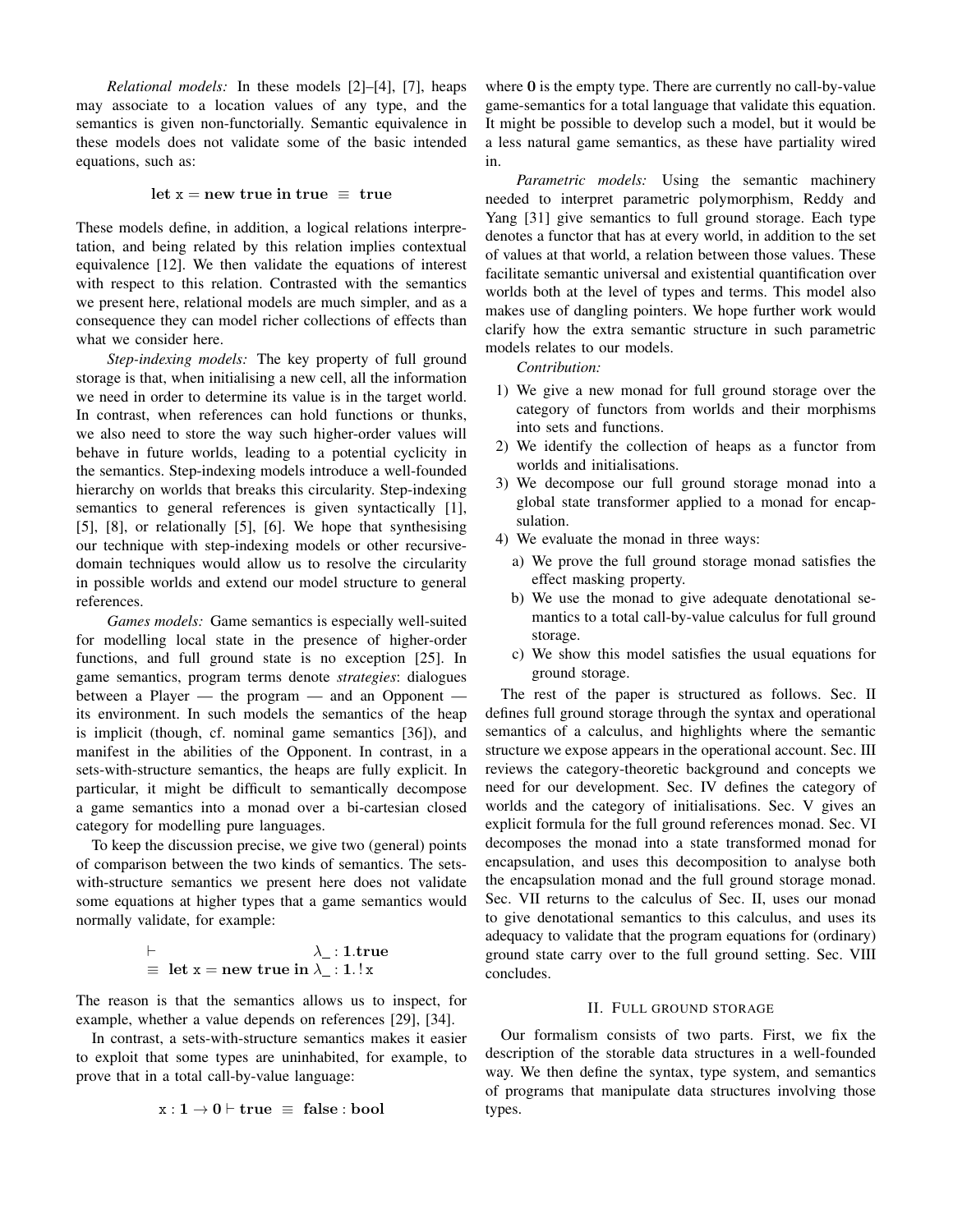The first component is a (typically countable) set S whose elements c are called *cell sorts*. Given S, we define the set  $G^S$  of *full ground types*  $\gamma$  given inductively by

$$
\gamma ::= \mathbf{0} \mid \gamma_1 + \gamma_2 \mid \mathbf{1} \mid \gamma_1 * \gamma_2 \mid \mathbf{ref}_c
$$

We omit the superscript in  $\mathbf{G^S}$ , and other superscripts and subscripts, wherever possible. The second component is a function  $ctype$  :  $S \rightarrow G$  assigning to each sort its *content type*: the type of values stored in cells of this sort.

**Example 1.** To capture the example from the introduction, choose  $S = \{linked\_list, list\_cell, data\}$  and set ctype c,  $c \in \mathbf{S}$ , as in the introduction.  $\Box$ 

A full ground storage signature is a pair  $\mathbf{\Sigma} = \langle \mathbf{S}^{\mathbf{\Sigma}}, \textit{ctype}^{\mathbf{\Sigma}} \rangle$ of such a set and a content type assignment for it. We can view a full ground storage signature as an abstract description of a sequence of top-level data declarations. Fix such a signature  $\Sigma$  for the remainder of this manuscript.

#### *A. Syntax*

Fig. 1 presents the  $\lambda_{\text{ref}}^{\Sigma}$ -calculus, our subject of study. We let x range over a countable set of *identifiers*, and  $\ell$  range over a countably infinite set  $\mathbb L$  of *locations*. The occurrences of  $x$ 's in the following constructs are binding: function abstraction, non-empty pattern matching, and allocation. It is a standard call-by-value Church-style, higher-order calculus. We shade the parts specific to references.

We include reference literals  $\ell$  which will inhabit the reference types  $ref_c$ . The core of high-level languages like ML does not usually have global memory locations. However, in our core calculus we will include values for references for two reasons. First, having values for references makes the operational semantics straightforward and similar in appearance to the natural global state semantics. Second, the resulting calculus enables us to present some program equivalences involving distinct memory locations without introducing additional type constructors. The decision to include memory locations in the base language is common practice in operational and denotational semantics for local state [4], [7], [20], [33].

The assignment and dereferencing constructs are standard. We use a non-standard allocation operation [20] which allows the simultaneous initialisation of a cyclic structure. Each of the initialisation values  $v_i$  has access to each of the other newly allocated references  $x_1, \ldots, x_n$ . We require the initialisation data to be given as values. Allowing computation at this point would be unsound, as an arbitrary computation may try to dereference the yet-uninitialised locations.

We will make use of the following syntactic sugar:

| <b>let</b> $(x:\tau) = t$ in $s \equiv (\lambda x:\tau.s) t$ |                                             |
|--------------------------------------------------------------|---------------------------------------------|
| $new_c t$                                                    | $\equiv$ let $(x : \text{ctype } c) = t$ in |
|                                                              | letref $(y : ref_c) := x$ in y              |
| $(t_1,\ldots,t_n)$                                           | $\equiv$ $(t_1, (\cdots, t_n))$             |
| $\tau_1 * \cdots * \tau_n$                                   | $\equiv \tau_1 * (\cdots * \tau_n)$         |

When it is clear from the context, we omit type annotations. With these conventions in place, the examples in the introduction are special cases of full ground storage.

| $\tau ::=$                                         | types                        |
|----------------------------------------------------|------------------------------|
| $ref_c$                                            | reference                    |
| 0                                                  | empty                        |
| $\tau_1+\tau_2$                                    | binary sum                   |
| 1                                                  | unit                         |
| $\tau_1 * \tau_2$                                  | binary product               |
| $\tau_1 \rightarrow \tau_2$                        | function                     |
| $v ::=$                                            | values                       |
| $\ell$                                             | location                     |
| $\boldsymbol{x}$                                   | identifier                   |
| $\textbf{inj}_{i}^{\tau_1+\tau_2}v$                | sum constructor $(i = 1, 2)$ |
| $\left( \right)$                                   | unit                         |
| $(v_1, v_2)$                                       | pair                         |
| $\lambda x : \tau.t$                               | function abstraction         |
| $t,s ::=$                                          | terms                        |
| $\ell$                                             | location                     |
| $\boldsymbol{x}$                                   | identifier                   |
| $\textbf{inj}_{i}^{\tau_1+\tau_2}t$                | sum constructor $(i = 1, 2)$ |
| $\left(\right)$                                    | unit                         |
| (t,s)                                              | pair                         |
| $\lambda x : \tau.t$                               | function abstraction         |
| match t with $\{\}^{\tau}$                         | pattern matching: empty      |
| $\mathbf{match} t$ with                            | binary                       |
| $\{\mathbf{inj}_1x_1 \mapsto s_1$                  |                              |
| $\vert \, \textbf{inj}_{2} x_{2} \mapsto s_{2} \}$ |                              |
| match t with $(x_1, x_2) \mapsto s$                | products                     |
| t s                                                | function application         |
| $t := s$                                           | assignment                   |
| !t                                                 | dereferencing                |
| letref                                             | allocation                   |
| $(x_1 : \mathbf{ref}_{c_1}) := v_1,$               |                              |
|                                                    |                              |
| $(x_n : \mathbf{ref}_{c_n}) := v_n$                |                              |
| $\mathbf{in} t$                                    |                              |

Fig. 1: The types and syntax of  $\lambda_{ref}^{\Sigma}$ 

|                                                          | <b>Example 2.</b> We allocate a cyclic list: $\boxed{42}$ $\rightarrow \boxed{\text{inj}_2 \bullet}$ |
|----------------------------------------------------------|------------------------------------------------------------------------------------------------------|
| letref                                                   | cyclic_list $\bullet \rightarrow$                                                                    |
| $(\texttt{payload} \qquad : \mathbf{ref}_\mathsf{data})$ | $):=42,$                                                                                             |
|                                                          | $(cyclic\_list: ref_{\text{linked\_list}}) := inj_2$ head,                                           |
| (head                                                    | $\mathbf{r} \cdot \mathbf{r} \cdot \mathbf{f}_{\text{list\_cell}}$ ) := (payload, cyclic_list)       |
| in cyclic_list                                           |                                                                                                      |

Our type-system needs to associate a sort to each location literal  $\ell$  the program may use. A *heap layout* w is a partial function with finite support  $w : \mathbb{L} \longrightarrow_{fin} S$ . We write  $\{\ell_1 : c_1, \ldots, \ell_n : c_n\}$  for the heap layout whose support is  $\underline{w} := \{\ell_1, \ldots, \ell_n\}$  defined by  $w(\ell_i) = c_i$ . When  $w(\ell) = c$ , we write  $(\ell : c) \in w$ . We write  $w \leq w'$  when w' extends w. Layout extension is thus a partial order. Heap layouts are a standard abstraction and appear under different names: statetypes [4], [7], and location worlds [31].

Typing contexts  $\Gamma$  are partial functions with finite support from the set of identifiers to the set of types. We use the list-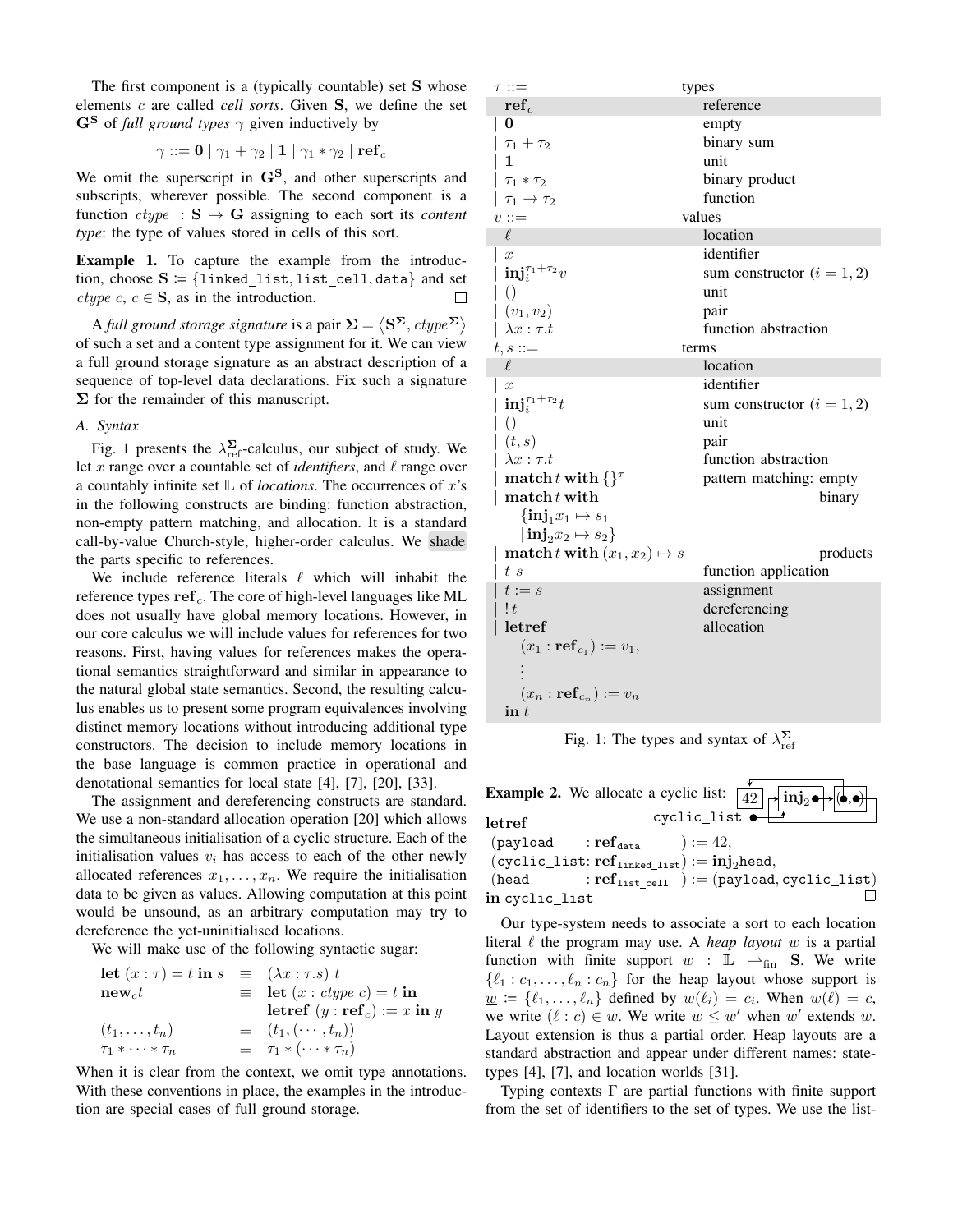$$
\frac{\Gamma\vdash_w \ell : \text{ref}_c((\ell:c)\in w)}{\Gamma\vdash_w \text{inj}_i^{\tau_1+\tau_2}t : \tau_1+\tau_2}(i\in\{1,2\}) \qquad \frac{\Gamma\vdash_w t : \tau_i}{\Gamma\vdash_w \text{inj}_i^{\tau_1+\tau_2}t : \tau_1+\tau_2}(i\in\{1,2\}) \qquad \frac{\Gamma\vdash_w t : \tau'}{\Gamma\vdash_w (t_1,t_2) : \tau_1*\tau_2} \qquad \frac{\Gamma,x : \tau\vdash_w t : \tau'}{\Gamma\vdash_w \lambda x : \tau.t : \tau\to\tau'}
$$
\n
$$
\frac{\Gamma\vdash_w t : 0}{\Gamma\vdash_w \text{match }t \text{ with }\{\}^{\tau}: \tau}
$$
\n
$$
\frac{\Gamma\vdash_w t : 0}{\Gamma\vdash_w \text{match }t \text{ with }\{\text{inj}_1x_1\mapsto s_1\mid\text{inj}_2x_2\mapsto s_2\}} : \tau
$$
\n
$$
\frac{\Gamma\vdash_w t : \tau_1*\tau_2 \quad \Gamma, x_1 : \tau_1,\tau_2 : \tau_2\vdash_w s : \tau'}{\Gamma\vdash_w \text{match }t \text{ with }\{(\text{inj}_1x_1\mapsto s_1\mid\text{inj}_2x_2\mapsto s : \tau' \}}}
$$
\n
$$
\frac{\Gamma\vdash_w t : \tau_1*\tau_2 \quad \Gamma, x_1 : \tau_1, x_2 : \tau_2\vdash_w s : \tau'}{\Gamma\vdash_w t s : \tau'}
$$
\n
$$
\frac{\Gamma\vdash_w t : \tau\to\tau' \qquad \Gamma\vdash_w s : \tau}{\Gamma\vdash_w t s : \tau'}
$$
\n
$$
\frac{\Gamma\vdash_w t : \text{ref}_c \qquad \Gamma\vdash_w s : \text{type } c}{\Gamma\vdash_w t : \text{ref}_{c_1}, \dots, x_n : \text{ref}_{c_n}\vdash_w v_i : \text{type } c_i}
$$
\n
$$
\text{for } i = 1, \dots, n:
$$
\n
$$
\Gamma, x_1 : \text{ref}_{c_1}, \dots, x_n : \text{ref}_{c_n}\vdash_w t : \tau
$$
\n
$$
\frac{\Gamma, x_1 : \text{ref}_{c_1}, \dots, x_n
$$

Fig. 2: The inductive definition of the typing relation of  $\lambda_{ref}^{\Sigma}$ 

like notation  $\Gamma, x : \tau$  for the extension of  $\Gamma$  by the assignment  $x \mapsto \tau$ , and the membership-like notation  $(x : \tau) \in \Gamma$  to state that  $\Gamma(x) = \tau$ . The type system is given in Fig. 2 via an inductively defined quaternary relation  $\Gamma \vdash_w t : \tau$  between contexts Γ, layouts w, terms t, and types  $\tau$ .

Location literals  $\ell$  are limited to the locations in the layout  $w$ , which does not change throughout the typing derivation. To assign, the type of the assigned value needs to match the sort of the reference, and similarly the type of the dereferenced value matches that of the reference. Finally, for allocation, the initialisation values may refer to each of the newly allocated references, as does the remainder of the computation.

By construction, every typeable term has a unique type in a given context.

A *value substitution*  $\theta$  is a partial function with finite support

from the set of identifiers to values. Defining capture avoiding substitution  $t[\theta]$  and proving the substitution lemma is standard and straightforward. In the sequel we will hand-wave around the standard issues with  $\alpha$ -equivalence, and omit the standard freshness conditions on bound variables.

Finally, the type system is monotone with respect to layout extension:  $\Gamma \vdash_w t : \tau$ , and  $w' \geq w$  implies  $\Gamma \vdash_{w'} t : \tau$ . In particular, if we define  $\tau w$  to be the set of closed values of type  $\tau$  assuming layout w,  $\tau w$  is functorial in w in the following sense: for every  $w \leq w'$ ,  $\tau w \subseteq \tau w'$ .

# *B. Operational semantics*

We present a big-step operational semantics. We expect a small-step semantics or stack-machine semantics to be similarly straightforward.

An *untyped heap*  $\eta$  is a partial function with finite support  $\underline{w}_{\eta}$  from  $\overline{\mathbb{L}}$  to values. A *typed heap*  $\eta$  consists of a pair of a layout  $w_n$ , and a function from the set of locations in  $w_n$  to values that assigns to every  $(\ell : c) \in w_{\eta}$  a well-typed closed value:  $\vdash_{w_n} \eta(\ell)$  : *ctype c*. We denote the set of heaps with layout  $w$  by  $\mathbf{H}w$ . For every layout  $w$ , an untyped heap can be turned into a typed heap from  $\mathbf{H}w$  in at most one way. Note that  $\mathbf{H}w$  is not functorial with respect to layout extension: there is no obvious way to turn an arbitrary heap in  $\mathbf{H}w$  into a heap in  $\mathbf{H}w'$  for every  $w' \geq w$ .

A *configuration* is a pair  $\langle t, \eta \rangle$  consisting of a term t and an untyped heap  $\eta$ . A *terminal* configuration is one whose term is a value. We say that a sequence of locations  $\ell_1, \ldots, \ell_n$  is *fresh* for layout w, and write  $\#_w \langle \ell_1, \ldots, \ell_n \rangle$ , when the locations are pairwise distinct and collectively disjoint from  $w$ 's support. Fig. 3 defines the evaluation relation  $\langle t, \eta \rangle \Downarrow \langle v, \eta' \rangle$  between configurations and terminal configurations.

Locations, as values, are fully evaluated. Assignment updates the heap, and dereferencing retrieves the appropriate value from the heap. The rule for allocation requires the newly allocated locations to be fresh for the current heap, and then extends the heap with the given initialisation values with the new locations substituted in. It then carries the execution in the body of the allocation with those new locations substituted in. As the only requirement of the new location is to be fresh, this semantics is not deterministic, and a phrase might evaluate to several different configurations with different heap layouts. We prove Felleisen-Wright soundness for  $\lambda_{\text{ref}}^{\Sigma}$ .

Theorem 1 (preservation). *Evaluation preserves typeability: for every well-typed closed term*  $\vdash_w t : \tau$  *and for every*  $w_1 \geq$  $w$  and  $\boldsymbol \eta_1 \, \in \, \mathbf{H} w_1, \, \, \textit{if} \, \, \langle t, \boldsymbol \eta_1 \rangle \, \Downarrow \, \langle v, \boldsymbol \eta_2 \rangle, \,$  then there is some

 $w_2 \geq w_1$  *such that*  $\vdash_{w_2} v : \tau$  *and*  $\eta_2 \in \mathbf{H} w_2$ *.* 

The proof is by straightforward induction on the evaluation relation after strengthening the induction hypothesis to closed substitutions in open terms.

Theorem 2 (totality). *All well-typed closed programs fully evaluate: for every*  $\vdash_w t : \tau$ ,  $w_1 \geq w$  *and*  $\eta_1 \in \mathbf{H}w_1$  *there exist some*  $w_2 \geq w_1$ ,  $\vdash_{w_2} v : \tau$ , and  $\eta_2 \in \mathbf{H} w_2$  *such that*  $\langle t, \boldsymbol{\eta}_1 \rangle \Downarrow \langle v, \boldsymbol{\eta}_2 \rangle.$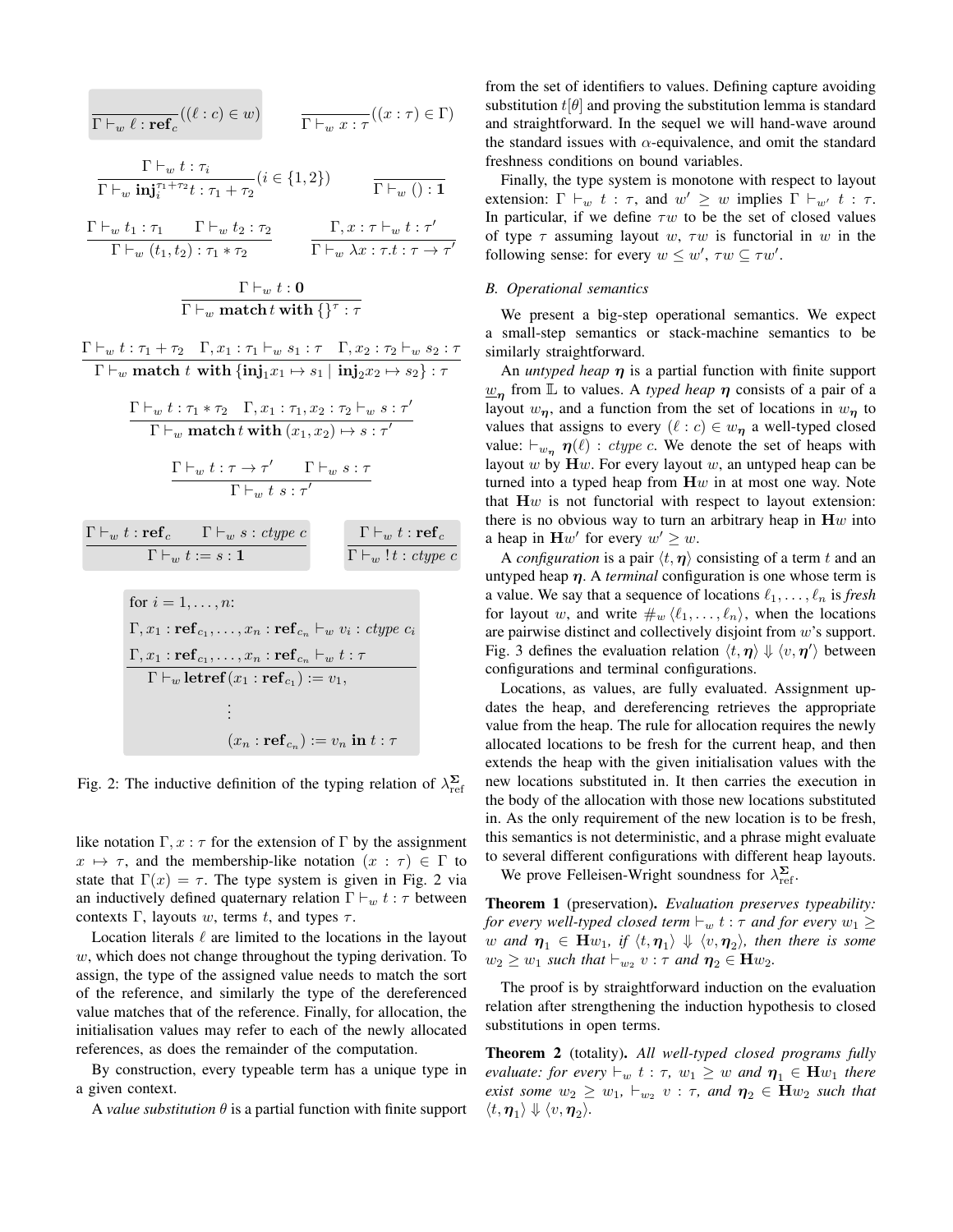$$
\frac{\langle t, \eta \rangle \Downarrow \langle v, \eta' \rangle}{\langle \ell, \eta \rangle \Downarrow \langle \ell, \eta \rangle} \qquad \frac{\langle t, \eta \rangle \Downarrow \langle v, \eta' \rangle}{\langle \mathbf{inj}_{i}^{\tau_{1} + \tau_{2}}t, \eta \rangle \Downarrow \langle \mathbf{inj}_{i}^{\tau_{1} + \tau_{2}}v, \eta' \rangle}
$$
\n
$$
\frac{\langle t_{1}, \eta \rangle \Downarrow \langle v_{1}, \hat{\eta} \rangle \qquad \langle t_{2}, \hat{\eta} \rangle \Downarrow \langle v_{2}, \eta' \rangle}{\langle (t_{1}, t_{2}), \eta \rangle \Downarrow \langle (v_{1}, v_{2}), \eta' \rangle}
$$

$$
\langle \lambda x:\tau.t, \boldsymbol{\eta}\rangle \Downarrow \langle \lambda x:\tau.t, \boldsymbol{\eta}\rangle
$$

 $\langle t, \boldsymbol{\eta} \rangle \Downarrow \big\langle \textbf{inj}_{i}^{\tau_1+\tau_2}\hat{v}, \hat{\boldsymbol{\eta}} \big\rangle \qquad \langle s_i[x_i \mapsto \hat{v}], \hat{\boldsymbol{\eta}} \rangle \Downarrow \langle v, \boldsymbol{\eta}' \rangle$  $\overline{\bra{\text{match}} t \text{ with } \{\text{inj}_1 x_1 \mapsto s_1 \mid \text{inj}_2 x_2 \mapsto s_2\}, \eta \rangle \Downarrow \langle v, \eta' \rangle}$ 

$$
\langle t, \eta \rangle \Downarrow \langle (v_1, v_2), \eta' \rangle
$$
  
\n
$$
\frac{\langle s[x_1 \mapsto v_1, x_2 \mapsto v_2], \eta' \rangle \Downarrow \langle v, \eta'' \rangle}{\langle \textbf{match } t \text{ with } (x_1, x_2) \mapsto s, \eta \rangle \Downarrow \langle v, \eta'' \rangle}
$$
  
\n
$$
\frac{\langle t, \eta \rangle \Downarrow \langle \lambda x : \tau.t', \eta_1 \rangle \quad \langle s, \eta_1 \rangle \Downarrow \langle v', \eta_2 \rangle}{\langle t'[x \mapsto v'], \eta_2 \rangle \Downarrow \langle v, \eta' \rangle}
$$
  
\n
$$
\frac{\langle t, \eta \rangle \Downarrow \langle \ell, \hat{\eta} \rangle \quad \langle s, \hat{\eta} \rangle \Downarrow \langle v, \eta' \rangle}{\langle t = s, \eta \rangle \Downarrow \langle 0, \eta'[\ell \mapsto v] \rangle} (\ell \in \underline{w}_{\eta'})
$$
  
\n
$$
\frac{\langle t, \eta \rangle \Downarrow \langle \ell, \hat{\eta} \rangle \Downarrow \langle \ell, \eta' \rangle}{\langle t, \eta \rangle \Downarrow \langle \ell, \eta' \rangle}
$$

$$
\overline{\langle \mathbf{1} t, \boldsymbol{\eta} \rangle \Downarrow \langle \boldsymbol{\eta}'(\ell), \boldsymbol{\eta}' \rangle} (\ell \in \underline{w}_{\boldsymbol{\eta}'})
$$

$$
\langle t[\theta], \boldsymbol{\eta} \left[ \ell_i \mapsto v_i[\theta] \right]_{i=1}^n \rangle \Downarrow \langle v, \boldsymbol{\eta}' \rangle
$$
\nwhere  $\theta := [x_i \mapsto \ell_i]_{i=1}^n$   $(\#_{\underline{w}_{\boldsymbol{\eta}}} \langle \ell_1, \dots, \ell_n \rangle)$   
\n**letterf**\n
$$
\langle \begin{array}{c} (x_1 : \mathbf{ref}_{c_1}) := v_1, \\ \vdots \\ (x_n : \mathbf{ref}_{c_n}) := v_n \text{ in } t \end{array}, \boldsymbol{\eta} \rangle \Downarrow \langle v, \boldsymbol{\eta}' \rangle
$$

Fig. 3: The operational semantics of  $\lambda_{ref}^{\Sigma}$ 

The proof is standard using Tait's method [35] and Kripke logical predicates, and a w-indexed predicate on  $\mathbf{H}w$  that is *not* Kripke, as Hw is not functorial in layout extensions.

We focus on the following aspects from the allocation case in the course of this proof. In that case, the allocation construct is typed with respect to heap layout  $w$ , but operates on a heap with an extended layout  $w \leq w'$ . We can find fresh locations  $\ell_1, \ldots, \ell_n$ , and then form the following square of layout extensions

$$
w \leq w \oplus \{\ell_1 : c_1, \dots, \ell_n : c_n\}
$$
  

$$
\wedge \qquad \qquad \wedge
$$
  

$$
w' \leq w' \oplus \{\ell_1 : c_1, \dots, \ell_n : c_n\}
$$

where the operation  $oplus$  denotes layout extension by the given locations and sorts. The initialisation data in the allocation construct is given for the top extension. The crucial step in the proof in this case is that we can transform this initialisation data into initialisation data for the extension in the bottom row. Applying this transformed initialisation data on the given heap is precisely the functorial action of the collection of heaps.

# *C. Observational equivalence*

To define observational equivalence, we need a few more technical definitions. Let  $\Gamma$ ,  $\Gamma'$  be two typing contexts. We say that  $\Gamma'$  *extends*  $\Gamma$ , and write  $\Gamma' \geq \Gamma$  when  $\Gamma'$  extends  $\Gamma$ as a function from identifier names to types. In the sequel we write  $\Gamma \vdash_w t, s : \tau$  to indicate that the quintuple  $\langle \Gamma, w, t, s, \tau \rangle$ belongs to the quinary relation given by the conjunction  $\Gamma \vdash_w$  $t : \tau$  and  $\Gamma \vdash_w s : \tau$ .

Consider any two terms  $\Gamma \vdash_w t, s : \tau$ . We define the *set of contexts plugged with*  $\Gamma \vdash_w t, s : \tau$ , which we denote by  $C[\Gamma \vdash_w t, s : \tau]$ , as the smallest quinary relation jointly compatible with the typing rules that contains the quintuples  $\langle \Gamma', w', t, s, \tau \rangle$  for every  $\Gamma' \vdash_{w'} t, s : \tau, \Gamma' \geq \Gamma$ , and  $w' \geq w$ .

We say that two terms  $\Gamma \vdash_w t_1, t_2 : \tau$  are *observationally equivalent* when for all closed boolean plugged contexts  $\vdash_{w'}$  $s_1, s_2$ : bool  $\in \mathcal{C}[\Gamma \vdash_w t_1, t_2 : \tau]$ , heaps  $\eta' \in Hw'$  and boolean values  $\vdash v : \textbf{bool}$ , we have:

$$
\exists \eta_1(\langle s_1, \eta' \rangle \Downarrow \langle v, \eta_1 \rangle) \qquad \Longleftrightarrow \qquad \exists \eta_2(\langle s_2, \eta' \rangle \Downarrow \langle v, \eta_2 \rangle)
$$

Note that by the Preservation Theorem 1, if such heaps  $\eta_i$ exist, they can be typed.

# III. PRELIMINARIES

We assume familiarity with categories, functors, and natural transformations. We denote by Set the category of sets and functions. Let  $\mathbb C$  be a small category. We denote the category of functors  $X, Y : \mathbb{C} \to \mathbf{Set}$  and natural transformations between them by  $[\mathbb{C}, \mathbf{Set}]$ . As we will interpret types in such a category, we recall its bi-cartesian closed structure: its sums and products are given component-wise, and the exponential is given by an end formula (see below). We assume familiarity with ends and coends over Set, which we will use in the explicit description of the full ground storage monad. To fix terminology and notation, given a mixed variance functor  $P: \mathbb{C}^{op} \times \mathbb{C} \to \mathbf{Set}$ , we denote its end and its ending wedge as follows, for all  $w' \in \mathbb{C}$ :

$$
\pi_{w'}: \int_{w \in \mathbb{C}} P(w, w) \to P(w', w')
$$

We denote its coend and its coending wedge as follows:

$$
q_{w'}: P(w', w') \to \int^{w \in \mathbb{C}} P(w, w)
$$

Consider any functor  $u : \mathbb{E} \to \mathbb{W}$  between two small categories. Precomposition with  $u$  induces a functor  $u^* : [\mathbb{W}, \mathbf{Set}] \to [\mathbb{E}, \mathbf{Set}]$ . By generalities, this functor has a right adjoint  $u_*$ : [E, Set]  $\rightarrow$  [W, Set] called the *right Kan extension along* u, which we will use to establish the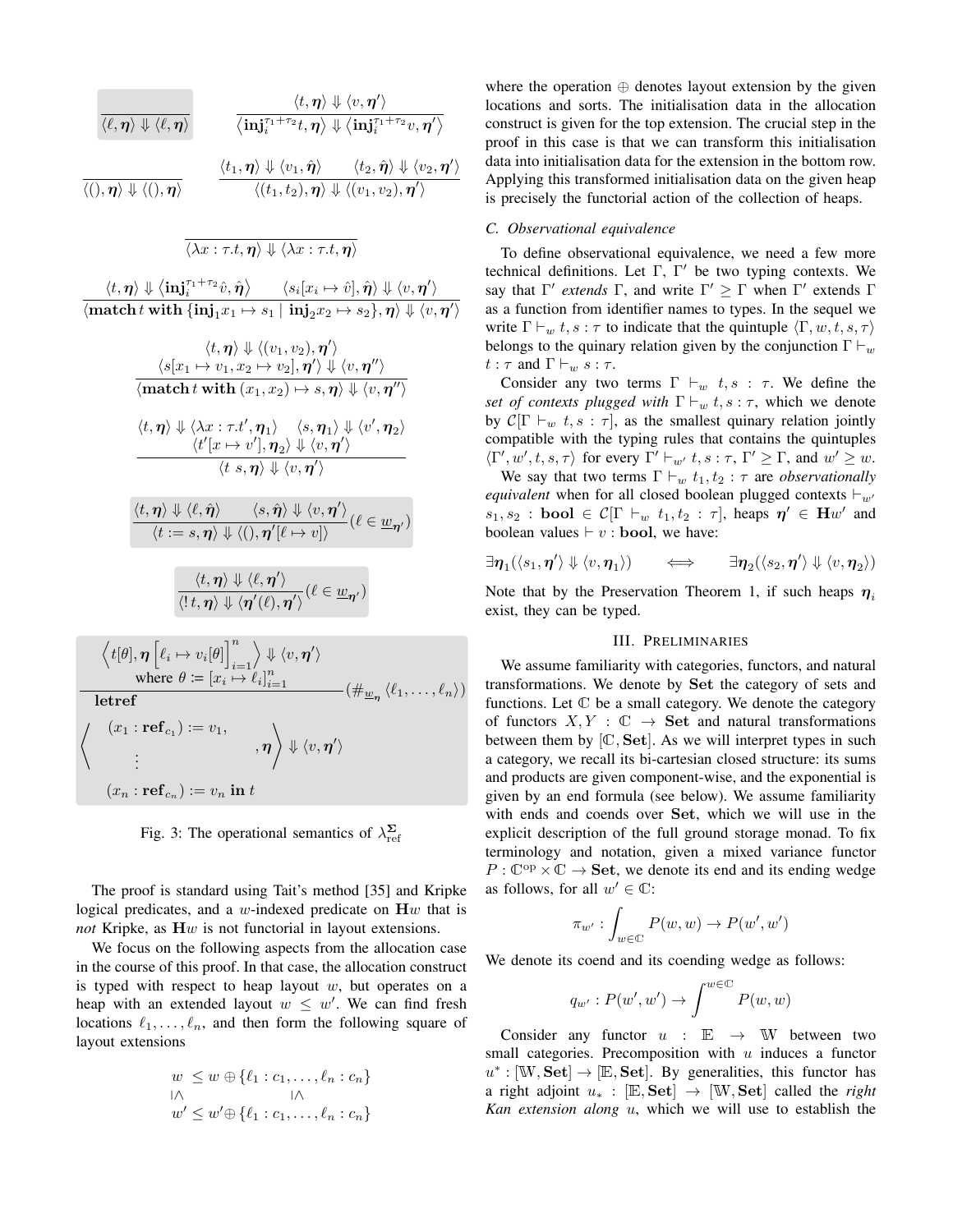existence of the monoidal strength structure for our monad. Let  $w \in W$  be an object in W. We will use the following specific kind of comma category in our ends and coends. The comma category  $w \downarrow u$  has as objects pairs  $\langle e, \rho \rangle$  where  $e \in \mathbb{E}$  is an object and  $\rho : w \rightarrow ue$  is a morphism in W. Its morphisms  $\varepsilon : \langle e_1, \rho_1 \rangle \rightarrow \langle e_2, \rho_2 \rangle$  are morphisms  $\varepsilon$  :  $e_1 \rightarrow e_2$  in E such that  $u \varepsilon \circ \rho_1 = \rho_2$ . As we assumed E and W are small, so is  $w \downarrow u$ . Precomposition with the projection functor  $\pi$ :  $(w \downarrow u) \rightarrow \mathbb{E}$  turns every mixed variance functor  $P : \mathbb{E}^{\text{op}} \times \mathbb{E} \to \mathbf{Set}$  into a mixed variance functor  $\overline{P}$  :  $(w \downarrow u)^{\text{op}} \times (w \downarrow u) \rightarrow$  Set. There is then a canonical isomorphism:

$$
\int_{w \downarrow u} \overline{P} = \int_{\langle e, \rho \rangle \in w \downarrow u} P(e, e) \cong \int_{e \in \mathbb{E}} (P(e, e))^{\mathbb{W}(w, ue)}
$$

Also recall the end formula for exponentials in [W, Set]:

$$
X^{Y}w \cong \int_{w' \in \mathcal{W}} (Xw')^{\mathcal{W}(w,w') \times Yw'} \cong \int_{\rho:w \to w' \in w \downarrow id_{\mathcal{W}}}
$$

To describe the tensorial strengths for our monads, we assume familiarity with symmetric monoidal closed categories, though concretely we will only use a cartesian structure. The following concept will simplify the presentation of the strengths. Let  $\underline{W} = \langle W, \otimes, I, a, l, r \rangle$  be a symmetric monoidal closed category. A *monoidal* W*-action category*, also known as a W-*actegory*, is a tuple  $\underline{\mathbf{E}} = \langle \mathbf{E}, \odot, \alpha, \lambda \rangle$ where:

- $\odot$  :  $W \times E \rightarrow E$  is a two-argument functor;
- $\alpha_{X,Y,A}: (X \otimes Y) \odot A \rightarrow X \odot (Y \odot A)$  is a natural isomorphism; and
- $\lambda_A : I \odot A \rightarrow A$  is a natural isomorphism

subject to the following coherence axioms:

$$
\alpha_{X,Y,Z\odot A}\circ \alpha_{X\otimes Y,Z,A}
$$
  
= id<sub>X</sub>  $\odot \alpha_{Y,Z,A}\circ \alpha_{X,Y\otimes Z,A}\circ a_{X,Y,Z}\odot id_A$   
id<sub>X</sub>  $\odot \lambda_A \circ \alpha_{X,I,A} = r_X \odot id_A$ 

We say that a W-actegory E is *bi-closed* if the following two right adjoints exist:

- $\bullet$   $\odot$  A + A – $\circ$  : **E**  $\rightarrow$  W for every A  $\in$  **E**
- $X \odot \dagger X \rightarrow : E \rightarrow E$  for every  $X \in W$ .

We denote the natural bijection of the first adjunction by curry $\overline{X}_{A,B}$ :  $\mathbf{W}(X \odot A, B) \rightarrow \mathbf{E}(X, A \multimap B)$ , its inverse by uncurry<sup>-</sup>, and its counit by eval<sup>-</sup>, and similarly for  $\rightarrow$ .

As the name suggests, a  $W$ -actegory is a  $W$ -category ( $W$ enriched category) with the structure permuted:

Theorem ([11], [13]). *These data are canonically isomorphic:*

- *a bi-closed* W*-actegory* E*; and*
- *a* W*-category* E *with powers and copowers.*

*and moreover, the adjoints*  $\rightarrow$  *and*  $\rightarrow$  *enrich.* 

Up to isomorphism, the enrichment is given by the adjoint  $\sim$ , the copowers by the monoidal action  $\odot$ , and the powers by the adjoint  $\rightarrow$ . The relevance of W-actegories to our situation is that the monoidal action in our setting is much simpler than

the enrichment. Working with monoidal actions thus simplifies many calculations.

Finally, we assume familiarity with monads, formulated as Kleisli triples. Let  $T = \langle T, \text{return}, \rangle$  be a monad over a  $\underline{W}$ -actegory  $\underline{E}$ . A *tensorial strength* for  $\underline{T}$  is a natural transformation str :  $X \odot TA \rightarrow T(X \odot A)$  satisfying the following coherence axioms:

$$
T\lambda_A\circ\text{str}_{I,A}=\lambda_{TA}
$$

 $\text{str}_{X,Y\odot A}\circ \text{id}_X\odot \text{str}_{Y,A}\circ \alpha_{X,Y,TA}=T\alpha_{X,Y,A}\circ \text{str}_{X\otimes Y,A}$  $\text{str}_{X,A} \circ \text{id}_X \odot \text{return}_A = \text{return}_{X \odot A}$ 

$$
(\gg \mathrm{id}_{T(X\odot A)})\circ T\mathrm{str}_{X,A}\circ\mathrm{str}_{X,TA}=\mathrm{str}_{X,A}\circ \mathrm{id}_X\odot\gg \mathrm{id}_{TA}
$$

Let  $\underline{T}$  and  $\underline{S}$  be two such strong monads. We say that a monad morphism  $m: \underline{T} \to \underline{S}$  is *strong* when for all  $X \in W, A \in \mathbf{E}$ :  $m_{X \odot A} \circ \text{str}_{X, A} = \text{str}_{X, SA} \circ \text{id}_X \odot m$ . When the actegory is bi-closed, the data for a strong monad and the data for a W-monad are canonically isomorphic (cf. [15]).

We are now ready to describe the state monad transformer that will give our monad for reference cells, as a straightforward consequence of transforming a monad across the adjunction  $-\odot A + A - \circ -$  (see also e.g. [22]):

Proposition 3. *Let* W *be a symmetric monoidal closed category and* E *be a bi-closed* W*-actegory. Let* A *be an object in* E*. For every strong monad* P *over* E*, we have a strong monad*  $T = \{T, \text{return}, \gg, \text{str}\}$  *over* **W** *given by:* 

$$
TA \coloneqq A \multimap P(- \odot A)
$$

$$
\operatorname{return}_{X}^{T} \coloneqq \operatorname{curry}_{X,A,P(A \odot A)}^{-\circ} \left( \operatorname{return}_{X \odot A}^{P} \right)
$$

$$
\mathcal{F}_{X,Y}^T f \coloneqq A \multimap (\mathcal{F}_{X \odot A, Y \odot A}^P \text{uncutry}_{X,A,P(Y \odot A)}^T f)
$$

 $\text{str}_{X,Y}^T \coloneqq \text{curry}_{X \otimes TY,A,P((X \otimes Y) \odot A)}^T$ 

$$
(P\alpha^{-1}_{X,Y,A}\circ \operatorname{str}^P_{X,Y\odot A}\circ (\operatorname{id}_X\odot \operatorname{eval}^{-\circ}_{A,P(Y\odot A)})\circ \alpha_{X,TY,A})
$$

*and for every strong monad morphism*  $m : \underline{P}_1 \rightarrow \underline{P}_2$  *we* have a strong monad morphism  $m^T : T_1 \rightarrow T_2$  between the *corresponding monads, given by:*



IV. WORLDS AND INITIALISATIONS

In Sec. II, we arranged the terms and values of  $\lambda_{\text{ref}}^{\Sigma}$  based on their heap layout assumptions,  $w$ , and this arrangement is functorial with respect to layout extension  $w \leq w'$ . We saw that heaps also divide based on layouts, but not functorially. And finally, we highlighted that the proof of the Totality Theorem 2 makes use of the fact that initialisation data can be promoted along world extension. We will now expose this structure semantically.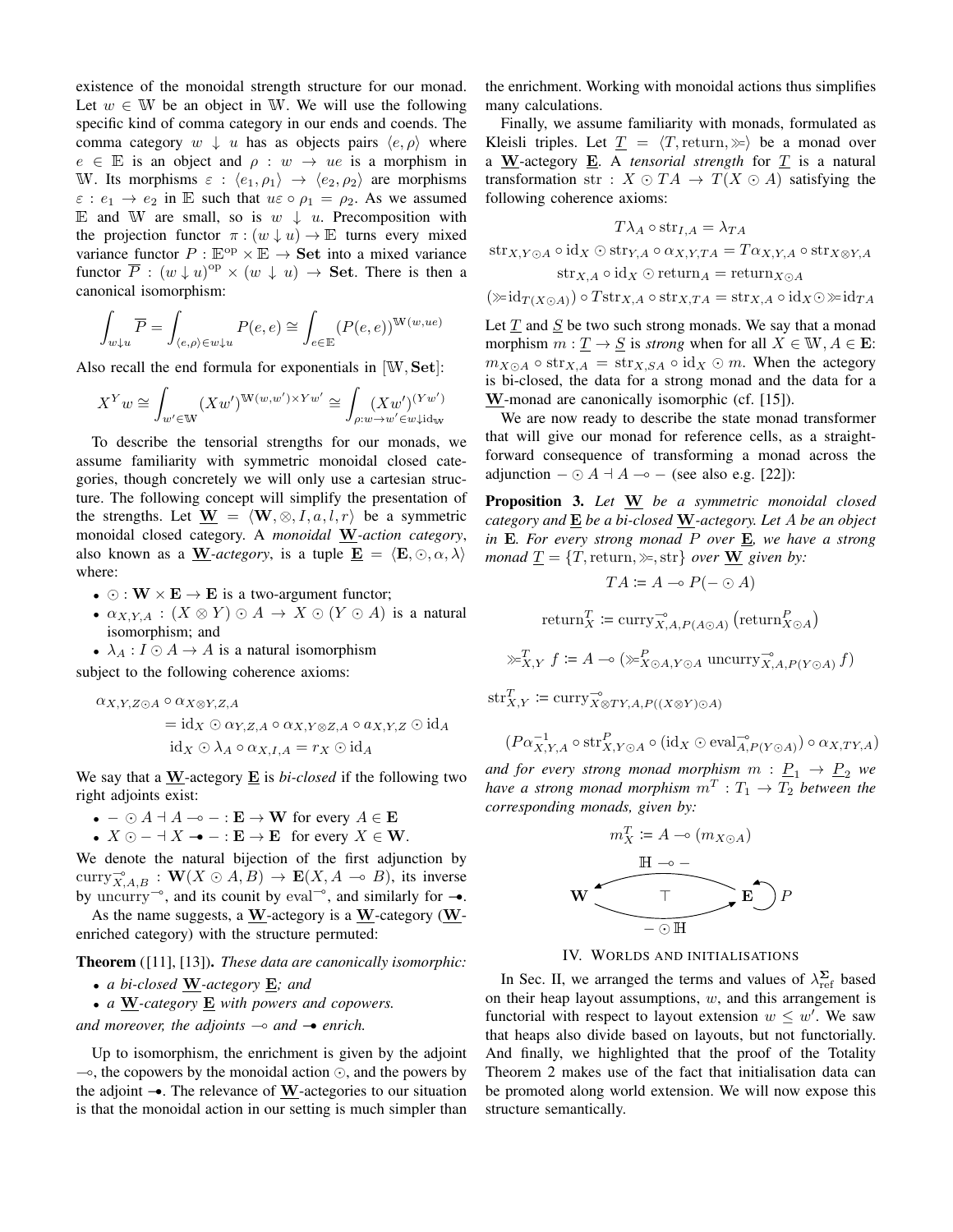

Fig. 4: Heaplets, initialisations, and their operations

#### *A. Worlds*

The category W of *worlds* has as objects the heap layouts of Sec. II, i.e., partial functions  $w : \mathbb{L} \longrightarrow_{fin} S$  with finite support  $\underline{w} \subseteq \mathbb{L}$ . A morphism  $\rho : w \to w'$  is an injection  $\rho : \underline{w} \to \underline{w}'$ such that  $(\ell : c) \in w$  implies  $(\rho(\ell) : c) \in w'$ . For brevity, we refer to heap layouts as worlds and to W-morphisms as (world) injections.

We define several layout-manipulation operations on W. While we work concretely, these operations can be axiomatised by universal properties using Simpson's *independence structures* [32], and we will use his vocabulary as much as possible.

Let  $\# : \mathbb{N} \stackrel{\cong}{\longrightarrow} \mathbb{L}$  be an enumeration of the set of locations. Given a world w, define  $|w|$  to be the smallest index beyond all the locations in w, i.e.  $\min\{n \in \mathbb{N} | \forall i \geq n, \# i \notin w\}$ . Given two worlds  $w_1, w_2 \in \mathbb{W}$ , we can embed their supports into the following subset of  $\mathbb{L}$ :

$$
\underline{w_1 \oplus w_2} \coloneqq \underline{w}_1 \cup \{\#(|w_1|+n)| \, \# \, n \in w_2\}
$$

by setting  $\iota_1^{\oplus}(\ell) := \ell$  and  $\iota_2^{\oplus}(\# n) := \#(|w_1| + n)$ . We then have that for every  $\ell \in w_1 \oplus w_2$  there is exactly one  $i \in \{1,2\}$  and  $\ell_i \in \underline{w}_i$  such that  $\ell = \iota_i^{\oplus} \ell_i$ . We define the *independent coproduct*  $w_1 \oplus w_2$  whose support is given by  $\underline{w_1 \oplus w_2}$  by setting  $(w_1 \oplus w_2)(\iota_i^{\oplus} \ell) := w_i(\ell)$ . Then  $u_i^{\oplus}$  :  $w_i \rightarrow w_1 \oplus w_2$  are world injections which we call the *independent coprojections*. Moreover, the construction ⊕ extends to a functor  $\oplus : W \times W \to W$  and each coprojection is a natural transformation. The independent coproduct is *not* a coproduct in W, for example, there is no codiagonal injection  $w \oplus w \rightarrow w$  for  $w = \{\ell : c\}$ . Independent coproducts are the semantic counterparts to extending a world with fresh locations.

Given an injection  $\rho : w_1 \to w_2$ , its *complement* is the injection  $\rho^{\complement}: w_2 \ominus \rho \rightarrow w_2$  whose domain  $w_2 \ominus \rho := w_2 \setminus \text{Im}(\rho)$ are all the locations in  $w_2$  that  $\rho$  misses, and the action of  $\rho^{\complement}$  is given by that of  $w_2$ . There are canonical isomorphisms  $w_1 \oplus (w_2 \ominus \rho) \cong w_2$  and  $(w_1 \oplus w_2) \ominus \iota_i^{\oplus} \cong w_{3-i}$ . We use complements to define initialisation data below.

Given two injections  $\rho_i : w \to w_i$ ,  $i = 1, 2$ , we define their *local independent coproduct* by

$$
\rho_1 \oplus_w \rho_2 := w \oplus (w_1 \ominus \rho_1) \oplus (w_2 \ominus \rho_2)
$$

We have morphisms 
$$
w_1 \xrightarrow{\rho_1^* \rho_2} \rho_1 \oplus_w \rho_2 \xleftarrow{\rho_2^* \rho_1} w_2
$$
 such that:  
\n $w \xrightarrow{\rho_2} w_2$   
\n $\rho_1 \downarrow \qquad = \qquad \qquad \downarrow \rho_2^* \rho_1$   
\n $w_1 \xrightarrow{\rho_1^* \rho_2} \rho_1 \oplus_w \rho_2$ 

 $\rho_2^*$ 

We define the functor category  $W := [W, Set]$  in which we will interpret the types of the  $\lambda_{\text{ref}}^{\Sigma}$ -calculus. We interpret the *full ground types*, defining  $\llbracket - \rrbracket : G \to W$  by:

$$
\begin{bmatrix} \mathbf{0} \end{bmatrix} := \mathbb{O} \qquad \begin{bmatrix} \gamma_1 + \gamma_2 \end{bmatrix} := \begin{bmatrix} \gamma_1 \end{bmatrix} + \begin{bmatrix} \gamma_2 \end{bmatrix}
$$

$$
\begin{bmatrix} \mathbf{1} \end{bmatrix} := \mathbb{1} \qquad \begin{bmatrix} \gamma_1 * \gamma_2 \end{bmatrix} := \begin{bmatrix} \gamma_1 \end{bmatrix} \times \begin{bmatrix} \gamma_2 \end{bmatrix}
$$

$$
\begin{bmatrix} \mathbf{ref}_c \end{bmatrix} w := \{ \ell \in w | w(\ell) = c \} \qquad (\begin{bmatrix} \mathbf{ref}_c \end{bmatrix} \rho) \ell := \rho(\ell)
$$

We can interpret references more compactly by noting that  $\llbracket \mathbf{ref}_c \rrbracket \cong \mathbb{W}(\{\ell : c\}, -).$ 

#### *B. Initialisations*

The account so far has been standard for possible-world semantics of local state. We now turn to defining the semantic counterpart to initialisation data.

Define the mixed-variance functor  $H : W^{op} \times W \rightarrow Set$ :

$$
\underline{\mathbb{H}}(w^-,w^+) \coloneqq \prod_{(\ell:c) \in w^-} [\![\mathit{ctype}\; c]\!] w^+
$$

Its contravariant action is given by projection, and its covariant action is given component-wise by the actions of [ctype c]. Elements of  $\underline{\mathbb{H}}(w^-, w^+)$  are *heaplets* [26] whose layout is given by  $w^-$ , and whose values assume the layout  $w^{+}$  (Fig. 4a). As in separation logic, heaplets are a composable abstraction facilitating local reasoning about the heap. This functor preserves the independent coproducts in the sense that  $\underline{\mathbb{H}}(w_1 \oplus w_2, w)$  and  $\underline{\mathbb{H}}(\iota_i^{\oplus}, w) : \underline{\mathbb{H}}(w_1 \oplus w_2, w) \to \underline{\mathbb{H}}(w_i, w)$ form the product of  $\underline{\mathbb{H}}(w_1, w)$  and  $\underline{\mathbb{H}}(w_2, w)$ , and that  $\underline{\mathbb{H}}(\emptyset, w)$ is the singleton. Consequently, we have canonical isomorphisms  $\mathbb{H}^{\emptyset}$  : 1  $\stackrel{\cong}{\to} \mathbb{H}(\emptyset, w)$  and, depicted in Fig. 4b,  $\mathbb{H}^{\oplus}$ :  $\underline{\mathbb{H}}(w_1, w) \times \underline{\mathbb{H}}(w_2, w) \stackrel{\cong}{\longrightarrow} \underline{\mathbb{H}}(w_1 \oplus w_2, w)$ . Fig. 4c depicts the contravariant action of  $\underline{\mathbb{H}}$  on the canonical isomorphism  $w_2 \cong w_1 \oplus (w_2 \ominus \rho).$ 

The category E of *initialisations* has worlds as objects, and as homsets  $\mathbb{E}(w_1, w_2) \coloneqq \sum_{\rho:w_1\to w_2} \mathbb{H}(w_2 \ominus \rho, w_2)$  whose elements we call *initialisations*. Explicitly, an initialisation  $\varepsilon : w_1 \to w_2$  is a pair  $\langle u \varepsilon, \eta_{\varepsilon} \rangle$  consisting of an injection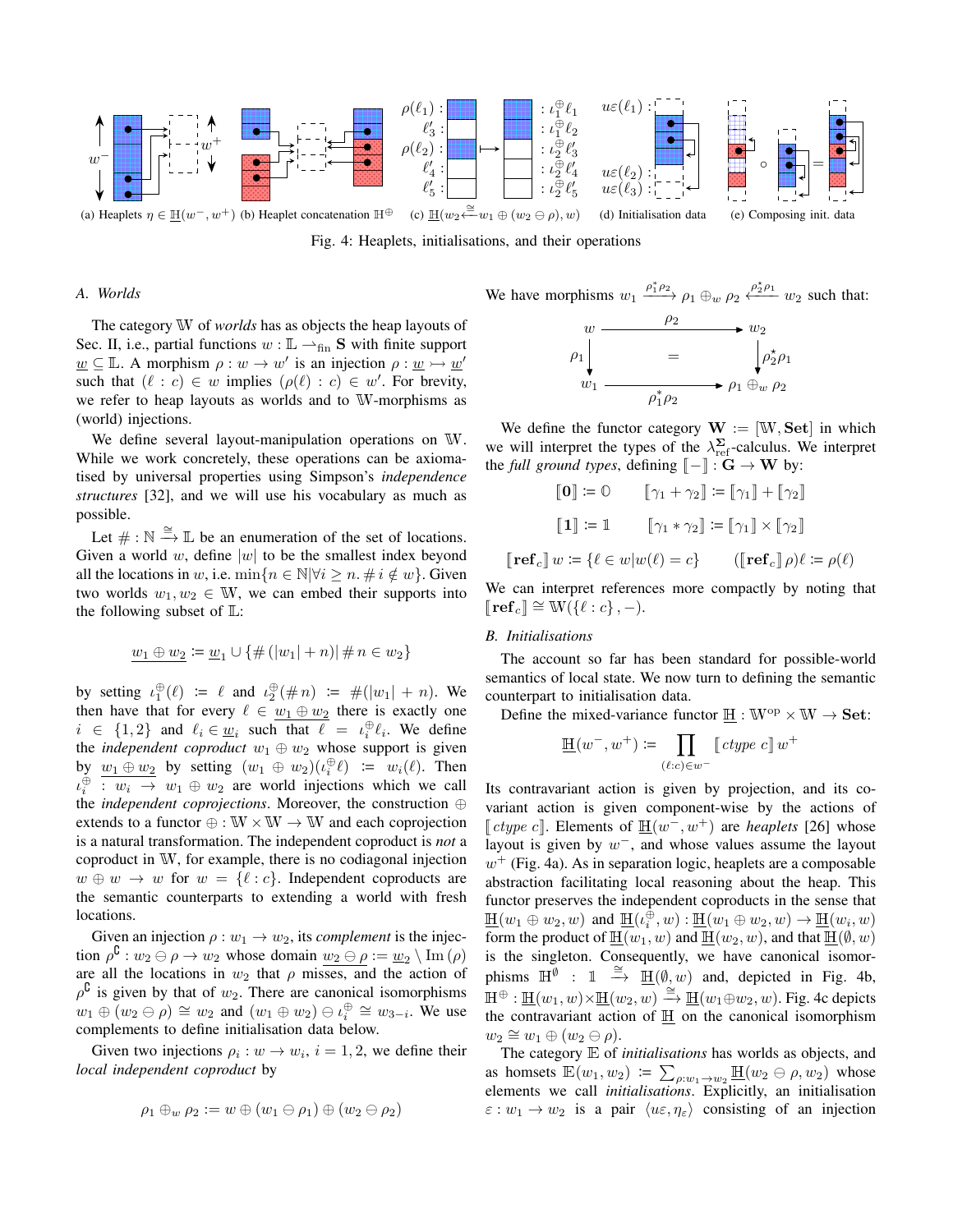$u\varepsilon$  :  $w_1 \rightarrow w_2$  and a heaplet  $\eta_{\varepsilon}$  containing the initialisation data required to transition from heap layout  $w_1$  to  $w_2$  (Fig. 4d). This heaplet may contain cyclic dependencies on the newly added locations, or on locations already present in  $w_1$ . Identities  $id_w^E$  in  $E$  are given by identities in W, and formally as  $\left\langle \mathrm{id}_{w}^{\mathbb{W}},\mathbb{H}^{\emptyset}\right\rangle$ , as no initialisation data is required. The composition of two initialisations is given by composing their underlying injections, and appending their initialisation data, suitably promoted to the later world (Fig. 4e).

The collection of *(semantic) heaps* now becomes a representable functor  $H : \mathbb{E} \to \mathbf{Set}$ , given at world w by setting

$$
\mathbb{H}w \coloneqq \underline{\mathbb{H}}(w, w) \cong \mathbb{E}(\emptyset, w)
$$

The latter bijection follows from the canonical isomorphism  $w \ominus id_w \cong \emptyset$  in W. The functorial action of  $\mathbb{E}(\emptyset, -)$  then equips H with a functorial action over initialisations: given a heap  $\eta \in \mathbb{H}w_1$  and an initialisation  $\varepsilon : w_1 \to w_2$ , promote  $\eta$ to a heaplet in  $\mathbb{H}(w_1, w_2)$ , and append the initialisation data to create a heap in  $\mathbb{H}w_2$ . Given  $(\ell : c) \in w$ , we use projection to define a look-up operation given for any  $\eta \in \mathbb{H}$ w by setting  $\eta(\ell) \coloneqq \pi_{\ell} \eta$ , and an update operation, given for any  $\eta \in \mathbb{H}$ w and  $x \in \llbracket \text{ctype } c \rrbracket w$  by setting

$$
\eta[\ell \mapsto x](\ell') \coloneqq \begin{cases} x & \ell' = \ell \\ \eta(\ell') & \text{otherwise} \end{cases}
$$

Finally, given any injection  $\rho: w_1 \to w'$  and initialisation  $\varepsilon : w_1 \rightarrow w_2$ , the injection  $\rho^* u \varepsilon : w' \to \rho \oplus_{w_1} u \varepsilon$  in fact has an initialisation structure  $\rho^{\star}\varepsilon:w'\to\rho\oplus_{w_1}u\varepsilon$ , where the initialisation data  $\eta_{\rho^* \varepsilon}$  is given using the isomorphism



Fig. 5: Promoting init. data  $(h \oplus_{w_1} u\varepsilon) \ominus \rho^* u\varepsilon \cong w_2 \ominus u\varepsilon$ 

w

and promotion along  $u \varepsilon^* \rho$ . We denote  $u \varepsilon^* \rho$  by  $\varepsilon^* \rho$ . This process is the semantic counterpart for the promotion of initialisation data we use in the proof of the Totality Theorem 2.

#### V. THE MONAD

Consider the functor category  $\mathbf{E} := [\mathbb{E}, \mathbf{Set}]$ , which contains the heaps functor as an object. As we have a forgetful functor  $u : \mathbb{E} \to \mathbb{W}$  projecting out the underlying injection, we obtain a functor  $u^* : \mathbf{W} \to \mathbf{E}$  given by precomposition. In the following, consider the cartesian closed structure of W as a symmetric monoidal closed structure.

We equip E with a bi-closed W-actegory structure:

$$
X \odot A := u^* X \times A := (X \circ u) \times A
$$

$$
A \multimap B := u_* (B^A) \qquad X \multimap A := A^{u^* X}
$$

$$
\alpha_{X,Y,A} : \langle \langle x, y \rangle, a \rangle \mapsto \langle x, \langle y, a \rangle \rangle \qquad \lambda_A : \langle \star, a \rangle \mapsto a
$$

This structure can be alternatively described as transporting the self-enrichment of E via the cartesian closed structure along the geometric morphism  $\langle u^*, u_* \rangle$  from **E** to **W**.

We can give an explicit end formula for the enrichment:

$$
(A \multimap B)w := \int_{w \to w' \in w \downarrow u} (Bw')^{Aw'}
$$

$$
\pi_{\rho':w_2 \to w'_2} (A \multimap B) \left( \begin{array}{c} w_1 \\ \psi_2 \end{array} \right) (\alpha) := \pi_{\rho' \circ \rho} \alpha
$$

$$
\pi_{\rho:w \to w'}(\text{curr}_{X,A,B} f(x))(a) = f_{w'}(X\rho x, a)
$$

$$
(\text{eval}_{X,A}^{-\circ})_w(\alpha, a)) = \pi_{\text{id}_w} \alpha \ a
$$

We can now give an explicit description of the full ground storage monad  $T : W \to W$ . The action on worlds is

$$
(TX)w\coloneqq\int_{w\to w'\in w\downarrow u}\left(\int^{w'\to w''\in w\downarrow u}(X\circ u)w''\times \mathbb{H} w''\right)^{\mathbb{H} w'}
$$

This definition is subtle. First, the argument of the coend is covariant in  $w' \rightarrow w'' \in w \downarrow u$ , and so this coend is an ordinary colimit. We keep the coend notation for its more convenient presentation. The second subtlety is that, while the inner coend is contravariant in  $w'$ , the action with respect to which we define the outer end is *different*, and is in fact *covariant* in the object  $w \rightarrow w'$  of the comma category  $w \downarrow u$ . To describe it explicitly, take any morphism  $\varepsilon : \langle w_1', \rho_1' \rangle \rightarrow \langle w_2', \rho_2' \rangle$  in the comma category, i.e., an initialisation  $\varepsilon : w_1' \to w_2'$  such that  $u \varepsilon \circ \rho_1' = \rho_2'$ . Consider a generic element in the coend  $\int^{w'_1 \to w'' \in w \downarrow u}(X \circ u)w'' \times \mathbb{H}w''$ namely some  $q_{\rho}(x, \eta)$ , for some  $\rho : w'_1 \to w''$ ,  $x \in Xw''$  and  $\eta \in \mathbb{H}w''$ . We promote the initialisation  $\varepsilon$  to an initialisation  $\rho^* \varepsilon : w'' \to \rho \oplus_{w'_1} u \varepsilon$ , and map the generic element as follows:

$$
q_\rho(x,\eta)\mapsto q_{u\varepsilon^\star\rho:w_2'\to\rho\oplus_{w_1'} u\varepsilon}(X(u(\rho^\star\varepsilon))x,\mathbb{H}(\rho^\star\varepsilon)\eta)
$$

This subtlety is the main conceptual reason for the decomposition of this monad we present in the next section. We do indeed use the contravariant action of the coend, implicitly below, and explicitly in the next section, to define the hiding/encapsulation operation. This subtlety also appears in the (ordinary) ground storage monad [30] when defining the functorial action of  $TX$ . The end gives the functorial action in the full ground setting:

$$
(\pi_{\rho_2:w_2\to w'_2}(TX(\begin{array}{c}w_1\\ \rho\omega\\ w_2\end{array})\alpha))(\eta_2)=\pi_{\rho_2\circ\rho}(\alpha)(\eta_2)
$$

The monadic unit is given by  $(\pi_{\rho:w\to w'} \circ \text{return}_w^T x)\eta :=$  $q_{\text{id}_{w'}}(X\rho x, \eta)$ . Given any morphism  $f : X \to TY$  in W and  $\alpha \in TX$ , define  $(\pi_{\rho:w \to w'}(\alpha \gg f))(\eta') = q_{\rho'' \circ \rho'}(y, \eta''')$ where

$$
(\pi_{\rho}\alpha)\eta' = q_{\rho':w'\to w''}(x,\eta'')
$$

$$
(\pi_{\mathrm{id}_{w''}} \circ f_{w''}(x))(\eta'') = q_{\rho'':w''\to w''}(y,\eta''')
$$

Define the strength for any  $x \in Xw$  and  $\alpha \in TXw$ :

$$
(\pi_{\rho:w\to w'}\circ \operatorname{str}^T_w(x,\alpha))\eta' = q_{\rho'}(\langle X(\rho'\circ\rho)x,y\rangle,\eta'')
$$

where  $(\pi_{\rho}\alpha)\eta' = q_{\rho'':\omega'\to\omega''}(y,\eta'')$ . Finally, from the other definitions we calculate the functorial action of  $T$  on any morphism  $f: X \to Y: (\pi_{\rho:w\to w}(Tf\alpha))\eta' = q_{\rho'}(f_{w''}(x), \eta'')$ where  $(\pi_{\rho}\alpha)\eta' = q_{\rho':w'\rightarrow w''}(x,\eta'').$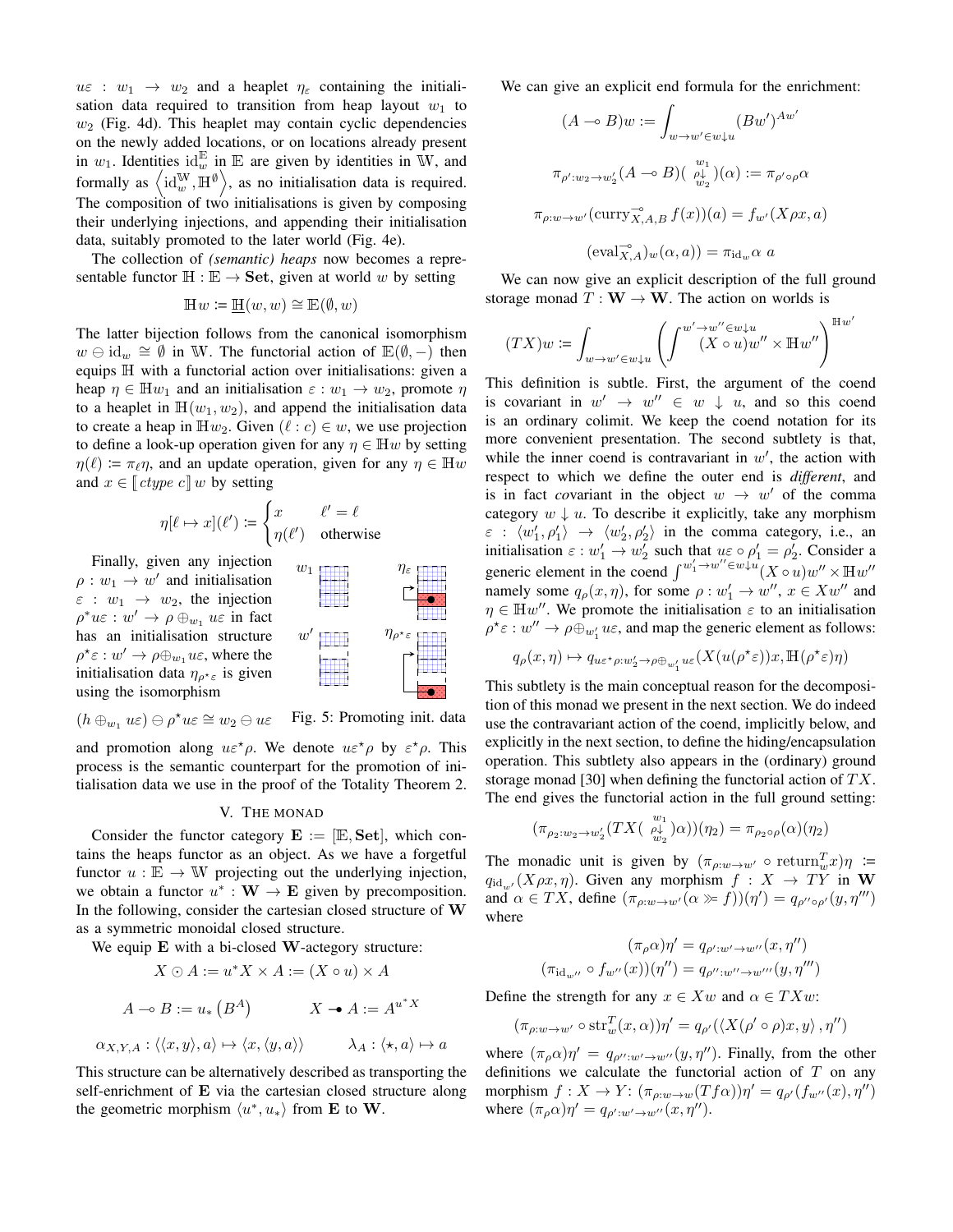On this monad we define the state manipulation operations by setting, for every  $\rho : w \to w'$ , two **E**-morphisms:

$$
\begin{array}{l} \operatorname{get}_c : \llbracket \operatorname{\bf ref}_c \rrbracket \to T \llbracket \operatorname{ctype} \ c \rrbracket \\ (\pi_\rho \circ \operatorname{get}_c(\ell))( \eta_1) \end{array} = q_{\operatorname{id}_{w'}}(\eta(\rho(\ell)), \eta) \\ \operatorname{set}_c : \llbracket \operatorname{\bf ref}_c \rrbracket \times \llbracket \operatorname{ctype} \ c \rrbracket \to T \rrbracket \\ (\pi_\rho \circ \operatorname{set}_c(\ell, a))( \eta_1) = q_{\operatorname{id}_{w'}}(\star, \eta[\rho(\ell) \mapsto \llbracket \operatorname{ctype} \ c \rrbracket \, \rho a]) \end{array}
$$

To define the allocation operation, first define, for every  $w_0$ in W the functor  $\partial_{w_0} : \mathbf{W} \to \mathbf{W}$  that evaluates at a later world, namely  $\partial_{w_0} X = X(- \oplus w_0)$ . Using the isomorphism  $\varphi$ :  $(w \oplus w_0) \ominus \iota_1^{\oplus} \cong w_0$ , we can then define the W-morphism that constructs an initialisation from given initialisation data:

$$
\mathrm{init}_{w_0,w} : \prod_{(\ell:c) \in w_0} \partial_{w_0} \llbracket \mathit{ctype} \mathit{c} \rrbracket w \to \mathbb{E}(w, w \oplus w_0) \\ \langle a_\ell \rangle_{\ell \in \underline{w}_0} \mapsto \langle \iota_1^{\oplus} \circ \varphi, \langle a_{\varphi \ell} \rangle_{\ell} \rangle
$$

and define:

$$
\mathrm{new}_{w_0}: \prod_{(\ell:c) \in w_0} \partial_{w_0} \llbracket \mathit{ctype} \mathit{c} \rrbracket \to T \prod_{(\ell:c) \in w_0} \llbracket \mathbf{ref}_c \rrbracket
$$

$$
(\pi_\rho \circ \mathrm{new}_{w_0} \langle a_\ell \rangle) \eta_1 = q_{\varepsilon \star \rho} (\langle \varepsilon^{\star} \rho(\ell) \rangle_{\ell \in w_0}, \mathbb{H}(\rho^{\star} \varepsilon) \eta_1)
$$

where  $\varepsilon \coloneqq \mathrm{init}\, \langle a_\ell \rangle$ .

#### VI. HIDING AND MASKING

We now analyse the functorial action of the inner coend in T's definition, which is given by a W-strong monad  $P$  on E.

## *A. The hiding monad*

Consider any  $A \in \mathbf{E}$ , and define for every w:

$$
PAw\coloneqq\int^{w\to w'\in w\downarrow u}A
$$

Given an extension  $\rho : w \to w'$ , we think of locations in  $w' \ominus \rho$ as *private* locations, and of locations in w as *public* locations.

Example 3. On the left we depict two representatives for a value in  $P \mathbb{H} \{ \ell : \text{data} \}.$  The left representative has no private locations, whereas the right representative has the two private locations  $\{\ell_0 : \text{linked\_list}, \ell_1 : \text{list\_cell}\}.$  As we can initialise the right representative from the left, the two representatives are equivalent.



On the right we depict a representative for a value in  $P \mathbb{H} \{ \ell : \text{linked\_list} \},$  whose private locations are given by  $\{\ell_0 : \texttt{list\_cell}, \ell_1 : \texttt{data}\}.$  $\Box$ 

The contravariant action of the coend gives, for every injection  $\rho : w_1 \to w_2$ , a function hide<sub> $\rho : P A w_2 \to P A w_1$ </sub> defined by  $q_{\rho':w_2\to w'}(a) \mapsto q_{\rho'\circ\rho}(a)$  (Fig. 6a). The unit is given by return $_{w}^{P}$  :=  $q_{\text{id}_{w}}$  :  $A \rightarrow PA$  (Fig. 6b). For every  $g : A \rightarrow PB$ , define  $\gg g : PA \rightarrow PB$  by (Fig. 6c)

$$
(q_{\rho:w \to w'}(a) \gg g) \coloneqq \mathrm{hide}_{\rho}(g_{w'}(a))
$$

For every initialisation  $\varepsilon : w_1 \to w_2$ , we derive the functorial action  $PA\varepsilon: PAw_1 \rightarrow PAw_2$  (Fig. 6d):

$$
PA\varepsilon(q_{\rho:w_1\to w'}(a))\coloneqq q_{\varepsilon^{\star}\rho}(A(\rho^{\star}\varepsilon)(a))
$$

Finally, for every  $X \in \mathbf{W}$  and  $A \in \mathbf{E}$ , define the strength:

$$
str(x, q_{\rho:w \to w'}(a)) \coloneqq q_{\rho}(\langle X\rho x, a \rangle)
$$

**Proposition 4.** *The data*  $\underline{P} = \langle P, \text{return}, \rangle$ , str $\rangle$  *define a strong monad over the* W*-actegory* E*.*

As a consequence of Proposition 3, we obtain a monad over  $W$ , and further calculation using the explicit description of  $\sim$ shows this monad is the monad  $\underline{T}$  for full ground storage from the previous section.

# *B. Effect masking*

To evaluate the monad  $T$ , we show it can mask hidden effects. First, we define a semantic criterion for not leaking any locations. We say that a functor  $X \in W$  is *constant* when, for every  $\rho : w \to w'$  in W, the function  $X \rho$  is a bijection. We say that a world w is *constant* if, for every  $(\ell : c) \in w$ , the functor  $\lceil ctype \, c \rceil$  is constant. When w is constant, so is every subworld  $\hat{w} \rightarrow w$ , and the covariant action of the partially applied functor  $\underline{\mathbb{H}}(w,-)$  is a natural isomorphism. Given  $\rho : w \to w'$ , we can then project any heap in  $\mathbb{H}w'$  to a heap in  $\mathbb{H}w$ .

Lemma 5. *If* w *is constant, then the monadic unit is invertible*  $return_{\mathbb{H}}^P : \mathbb{H}w \xrightarrow{\cong} P\mathbb{H}w$ . *In particular,*  $P\mathbb{H}\emptyset \cong \mathbb{1}$ .

We use this result when we prove the Effect Masking Theorem 7, as well as when working with concrete examples.

**Lemma 6.** For every constant functor  $X \in W$  and every  $A \in \mathbf{E}$ , the tensorial strength  $\text{str}^P_{X,A}$  is an isomorphism.

While technical, this last result is useful, as it plays the role of the mono requirement [23] in  $\lambda_{\text{ref}}^{\Sigma}$ 's adequacy proof.

We can now prove that morphisms that do not leak locations are denotationally equivalent to pure values:

Theorem 7 (effect masking). *For every pair of constant functors*  $\Gamma, X \in \mathbf{W}$ *, every morphism*  $f : \Gamma \to TX$  *factors uniquely through the monadic unit:*



The proof of this theorem is conceptually high-level using our decomposition of T as  $H \rightarrow P(- \odot H)$ :

#### Proof sketch:

As  $\Gamma$  is constant, it suffices to prove the theorem for  $\Gamma = \mathbb{1}$ . Calculate as in Fig. 7, chasing a generic morphism upwards.

We named the factored morphism runST $f$  as we can use it to interpret a monadic metalanguage [23] containing a construct similar to Haskell's runST [17].

As usual in functor categories, two different functors may have the same global elements. Thus, even if  $TX$  has the same global elements as  $X$ , for any constant  $X$ , the two functors might differ, for example, for  $X = \mathbb{1}$  and the signature from Example 1. The fact that  $T\mathbb{1} \not\cong \mathbb{1}$  for this signature will be an immediate consequence of  $\lambda_{ref}$ 's adequacy (see Example 4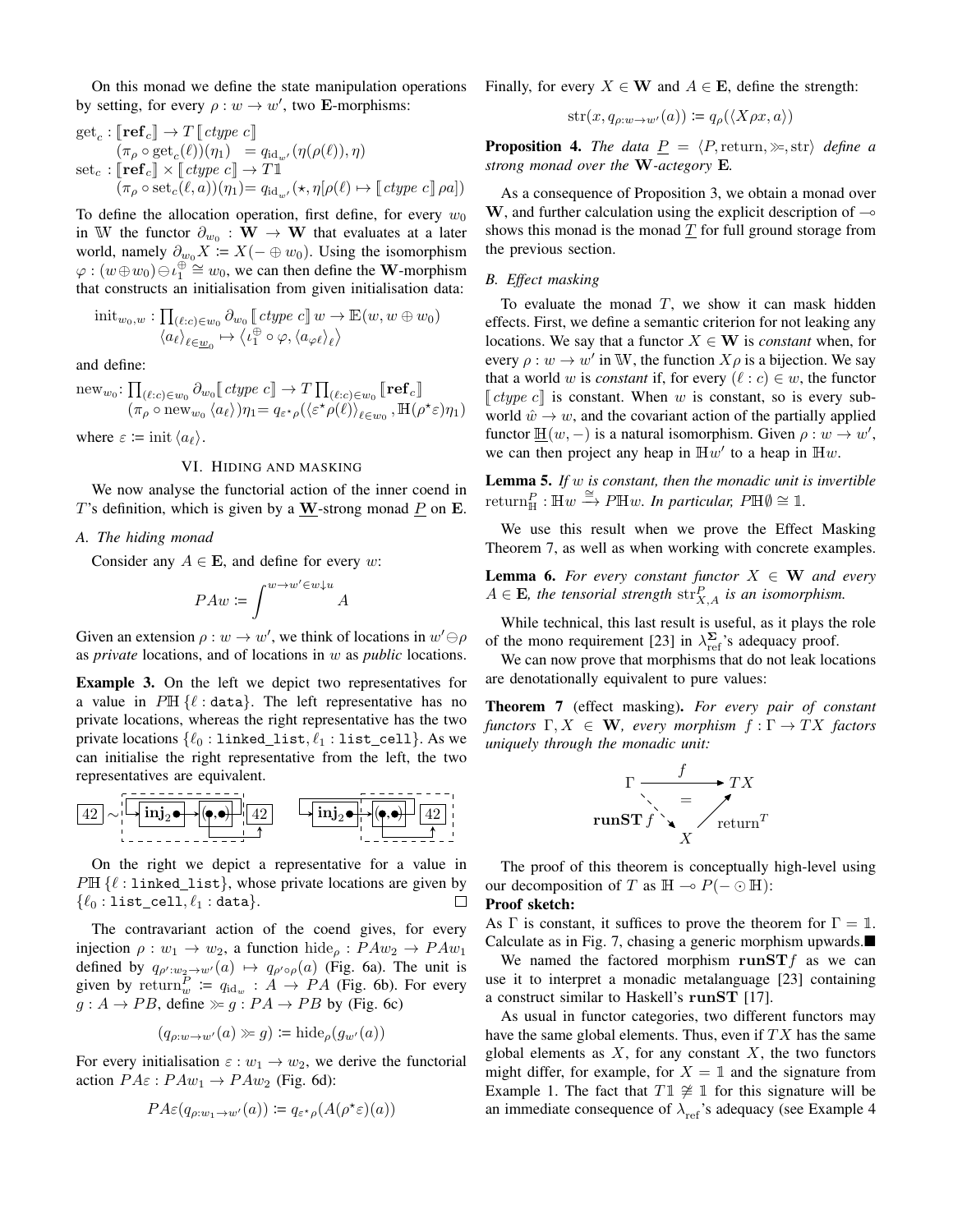







$$
\llbracket \ell \rrbracket^{\mathbf{v}}(\rho, e) \coloneqq \rho(\ell) \quad \llbracket x \rrbracket^{\mathbf{v}}(\rho, e) \coloneqq e(x)
$$
\n
$$
\llbracket \mathbf{inj}_{i}^{\tau_{1} + \tau_{2}} v \rrbracket^{\mathbf{v}}(\rho, e) \coloneqq \iota_{i}(\llbracket v \rrbracket^{\mathbf{v}}(\rho, e)) \quad \llbracket (\text{)} \rrbracket^{\mathbf{v}}(\rho, e) \coloneqq \star
$$
\n
$$
\llbracket (v_{1}, v_{2}) \rrbracket^{\mathbf{v}}(\rho, e) \coloneqq \langle \llbracket v_{1} \rrbracket^{\mathbf{v}}(\rho, e), \llbracket v_{2} \rrbracket^{\mathbf{v}}(\rho, e) \rangle
$$
\n
$$
\llbracket \lambda x : \tau.t \rrbracket^{\mathbf{v}}(\rho, e) \coloneqq \text{curry} \llbracket t \rrbracket(\rho, e)
$$



the current world for every location in the heap layout the term assumes, and the more standard *(identifier) environment* e, assigning a value of the appropriate type to every identifier in the type context.

The definition makes use of the symmetry, dual strength, and the double strength morphisms:

$$
swap := \langle \pi_2, \pi_1 \rangle \qquad : X \times Y \qquad \to Y \times X
$$
  
\n
$$
str' := T \, swap \circ str \circ swap : (TX) \times Y \qquad \to T(X \times Y)
$$
  
\n
$$
dstr := (\gg str) \circ str' \qquad : (TX) \times (TY) \to T(X \times Y)
$$

The double strength is given explicitly by

$$
(\pi_{\rho_1} \text{dstr}(\alpha, \beta))(\eta_1) = q_{\rho_3 \circ \rho_2} (\langle X \rho_3 x, y \rangle, \eta_3)
$$

where  $(\pi_{\rho_1} \alpha) \eta_1 = q_{\rho_2}(x, \eta_2)$  and  $(\pi_{\rho_2 \circ \rho_1} \beta) \eta_2 = q_{\rho_3}(y, \eta_3)$ .

The value semantics is standard, with locations interpreted by the location environment. The term semantics is standard. The interpretation of the empty match construct is given by the empty morphism  $[]: \mathbb{O} \to T \llbracket \tau \rrbracket$ , as having a morphism  $\llbracket t \rrbracket$  : W $(w, -) \times \llbracket \Gamma \rrbracket \rightarrow 0$  necessitates W $(w, -) \times \llbracket \Gamma \rrbracket$ is isomorphic to **O**. The interpretations of the three storage operations use the corresponding three operations for the monad  $T$  from Sec. V. There are two steps in defining the



Fig. 7: High-level proof of the Effect Masking Theorem 7

below). However, computations that do not assume anything about the heap nor leak references are pure:

**Proposition 8.** For every constant  $X \in W$ , we have  $return_X^T : X \emptyset \stackrel{\cong}{\rightarrow} TX \emptyset.$ 

To see why it holds, note that the initiality of  $\emptyset$  in W means we can bijectively turn an arbitrary element of  $TX$  $\emptyset$  into a global element. We then bijectively apply effect masking to get a global element of X, equivalently an element of  $X\emptyset$ , and further calculation shows the monadic unit induces it.

#### VII. SEMANTICS FOR FULL GROUND STORAGE

We now return to the  $\lambda_{ref}$ -calculus.

#### *A. Semantics*

Fig. 8 presents the interpretation of  $\lambda_{\text{ref}}^{\Sigma}$ 's types as functors in W. It extends the interpretation of full ground types by interpreting function types using the exponentials in W and the full ground storage monad T.

We define two semantic functions, for values in Fig. 9 and for terms in Fig. 10, by induction on typing judgements. These functions have the following types:

$$
\begin{array}{c}\n\left[\Gamma \vdash_w v : \tau\right]^{\mathbf{v}} : \mathbb{W}(w, -) \times \left[\Gamma\right] \to \left[\tau\right] \\
\left[\Gamma \vdash_w t : \tau\right] : \mathbb{W}(w, -) \times \left[\Gamma\right] \to T\left[\tau\right]\n\end{array}
$$

The two semantic functions relate by  $\llbracket v \rrbracket = \text{return}^T \circ \llbracket v \rrbracket^V$ and consequently we omitted from Fig. 10 the definitions implied by this relationship. The two interpretations take as argument a *location environment* ρ, assigning a location in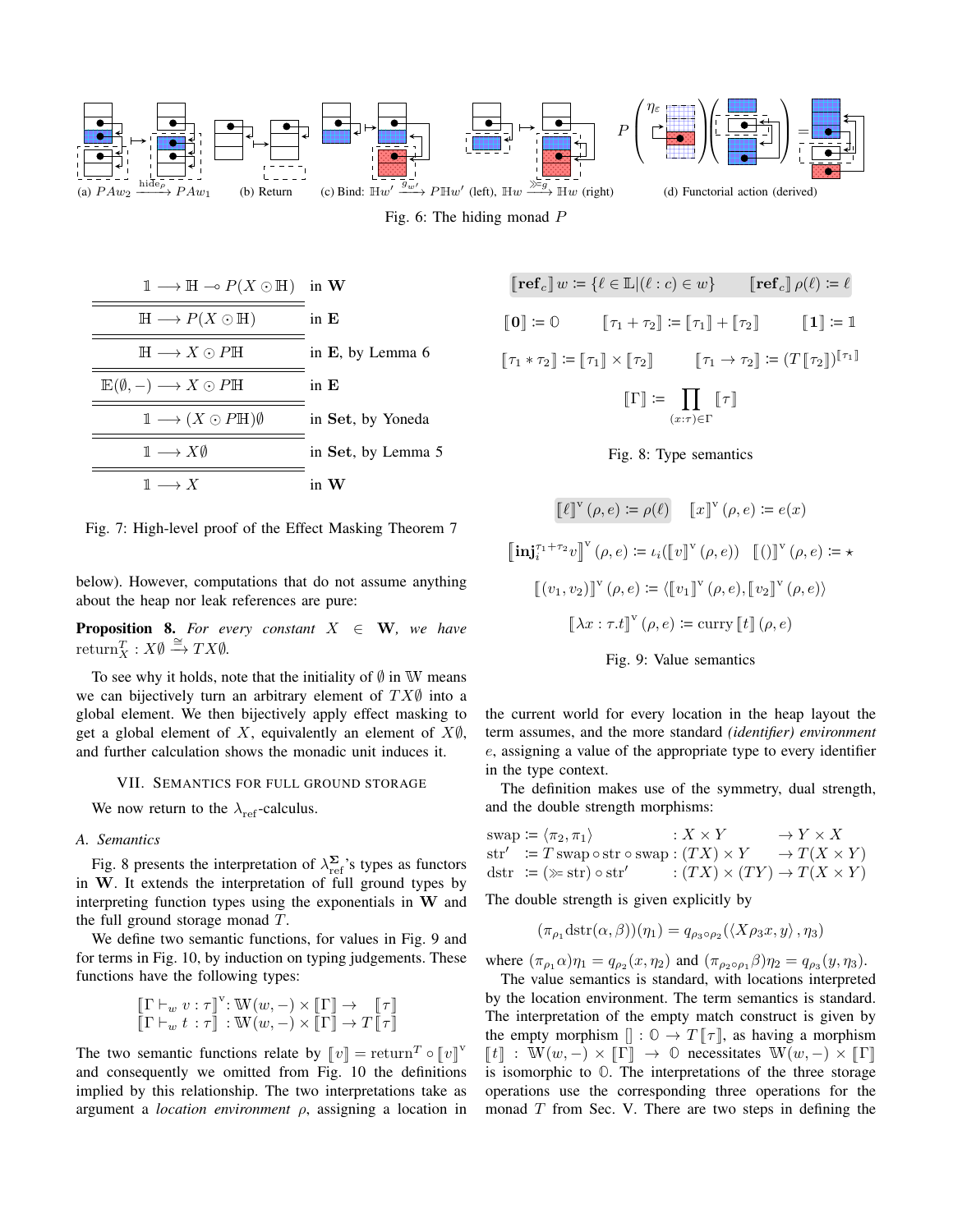$$
\begin{aligned}\n\left[\mathbf{inj}_{i}^{\tau_{1}+\tau_{2}}t\right](\rho,e) &:= T\iota_{i}(\left[\![t]\! \right](\rho,e)) \\
\left[\!\left[t,s\right]\!\right](\rho,e) &:= \text{dstr}\left\langle \left[\!\left[t\right]\!\right](\rho,e),\left[\!\left[s\right]\!\right](\rho,e)\right\rangle \\
\left[\!\left[\text{match}\,t\,\text{with}\,\left\{\right\}^{\tau}\right]\!\right] &= []\n\end{aligned}
$$

**C**  $\mathbf{match}\,t\,\mathbf{with}$  $\{\mathbf{inj}_1x_1 \mapsto s_1$  $|\text{ inj}_2 x_2 \mapsto s_2\}$  $\begin{bmatrix} \phantom{-} \end{bmatrix}$  $(\rho, e) \coloneqq [t] (\rho, e) \gg \lambda \iota_i a.$  $\llbracket t_i \rrbracket \, (\rho, e[x_i \mapsto a])$ 

 $\llbracket \textbf{match}\,t\,\textbf{with}\,(x_1, x_2)\mapsto s\rrbracket(\rho, e)\coloneqq$ 

 $\text{str}(\langle \rho, e \rangle, \llbracket t \rrbracket (\rho, e)) \gg \llbracket s \rrbracket$ 

$$
\llbracket t \ s \rrbracket(\rho, e) \coloneqq \text{dstr}(\llbracket t \rrbracket(\rho, e), \llbracket s \rrbracket(\rho, e)) \gg \text{eval}
$$

 $[t := s](\rho, e) \coloneqq \text{dstr}(\llbracket t \rrbracket (\rho, e), \llbracket s \rrbracket (\rho, e)) \gg \text{set}$ 

$$
\left[\!\left[ \,!\,;t\right]\!\right](\rho,e) \coloneqq \left[\!\left[ \,t\right]\!\right](\rho,e) \gg \gcd
$$

**P** letref  $(x_1 : \text{ref}_{c_1}) := v_1,$ . . .  $(x_n : \mathbf{ref}_{c_n}) := v_n$  $\mathbf{in} \; t$ **CONSUMERING CONSUMER**  $(\rho, e)$  $=$  $\text{str}(\langle\rho, e\rangle\,, \text{new}_{\{\ell_1:c_1,...,\ell_n:c_n\}}$  $\left\langle \llbracket v_i \rrbracket^{\text{v}} (\rho, e \left[ x_i \mapsto \iota_2^{\oplus} \ell_i \right]_{i=1}^n ) \right\rangle_{i=1}^n \right)$  $\gg$   $[t]$ 

Fig. 10: Term semantics

semantics of allocation. First, we interpret the initialisation data in the world extended with  $w_0$ , which gives us the appropriate input to the new morphism from Sec. V. The morphism new then returns the newly allocated locations, which we bind to the remainder of the computation.

The semantics satisfies the usual substitution lemma. It is also uniform with respect to the heap layout in the typing judgement. To phrase it, note that every layout extension  $w \leq w'$  denotes the world injection given by inclusion.

**Lemma 9.** For every layout extension  $w \leq w'$  we have:

$$
\begin{array}{l} \llbracket \Gamma \vdash_{w'} v : \tau \rrbracket_{w'}^{\mathrm{v}} (\mathrm{id}_{w'}, -) = \llbracket \Gamma \vdash_{w} v : \tau \rrbracket_{w'}^{\mathrm{v}} (w \leq w', -) \\ \llbracket \Gamma \vdash_{w'} t : \tau \rrbracket_{w'} (\mathrm{id}_{w'}, -) = \llbracket \Gamma \vdash_{w} t : \tau \rrbracket_{w'} (w \leq w', -) \end{array}
$$

This lemma is the semantic counterpart to the monotonicity of the type system.

# *B. Soundness and adequacy*

To phrase our denotational soundness result, we first extend the semantics to heaps. For brevity's sake, we define the following notation for *closed* program phrases  $\llbracket \vdash_w v \rrbracket_{\star}^{\vee} := \llbracket v \rrbracket_w^{\vee}$  (id<sub>*w*</sub>,  $\star$ ), and  $\llbracket \vdash_w t \rrbracket_{\star} := \llbracket t \rrbracket_w$  (id<sub>*w*</sub>,  $\star$ ). Next, for every typed heap  $\eta \in Hw$  define:

$$
\llbracket \boldsymbol{\eta} \rrbracket \coloneqq \langle \llbracket \vdash_w \boldsymbol{\eta}(\ell) : \text{ctype } c \rrbracket_{\star}^{\mathrm{v}} \rangle_{(\ell:c) \in w} \in \mathbb{H}w
$$

The semantic heap operations are compatible with the syntactic heap operations, in the sense that for every syntactic heap  $\eta \in \mathbf{H} w_1$ , location  $(\ell : c) \in w_1$ , and value  $\vdash_{w_1} v : \text{ctype } c$  we have:  $\llbracket \eta(\ell) \rrbracket_{\star}^{\vee} = \llbracket \eta \rrbracket(\ell)$  and  $\llbracket \eta[\ell \mapsto v] \rrbracket = \llbracket \eta \rrbracket(\ell \mapsto \llbracket v \rrbracket_{\star}^{\vee}$ . For allocation, we need to be more careful. Consider any extension  $w \leq w_1$ , heap  $\eta_1 \in \mathbf{H}w_1$ , and fresh locations  $\#_{w_1} \langle \ell_1, \ldots, \ell_n \rangle$ . Then let  $w' := w \oplus {\ell_1 : c_1, \ldots, \ell_n : c_n}$ and  $w'_1$  :=  $w_1 \oplus {\ell_1 : c_1, \ldots, \ell_n : c_n}$ . Then consider any initialisation data  $\langle \vdash_{w'} v_i : \text{ctype } c_i \rangle_{i=1}^n$ , and let  $\varepsilon :=$  $\text{init}\left\langle \left[\!\left[v_i\right]\!\right]_{i=1}^{\mathbb{V}}\right\rangle_{i=1}^{n}$  be the corresponding initialisation. We then have that  $[\![\eta_1\!][\ell_i \mapsto v_i]^n_{i=1}^n] = \mathbb{H}(\ell_i \otimes w_1) \notin \ell_i$  $_{w_{1}^{\prime}}^{\varepsilon\downarrow}$  )( $\llbracket \boldsymbol{\eta}_1 \rrbracket$ ).

The operational and denotational semantics agree:

Theorem 10 (soundness). *The operational and denotational semantics agree: for every closed, well-typed term*  $\vdash_w t : \tau$ , *extensions*  $w \leq w' \leq w''$ , *value*  $\vdash_{w''} v : \tau$  *and heaps*  $\eta' \in$  $\mathbf{H}w'$  and  $\boldsymbol{\eta}'' \in \mathbf{H}w''$ , if  $\langle t, \boldsymbol{\eta}' \rangle \Downarrow \langle v, \boldsymbol{\eta}'' \rangle$  then

$$
(\pi_{w \leq w'} \llbracket t \rrbracket_{\star}) \, [\![\boldsymbol{\eta}']\!] = q_{w' \leq w''} (\llbracket v \rrbracket_{\star}^{\mathrm{v}}, \llbracket \boldsymbol{\eta}'' \rrbracket)
$$

The proof is by induction on typing judgements, using the explicit description of  $T$  given in Sec. V.

Given two terms  $\Gamma \vdash_w t, s : \tau$ , recall the set  $C[\Gamma \vdash_w t, s : \tau]$ of contexts plugged with  $t$  and  $s$  from Subsec. II-C.

Theorem 11 (compositionality). *For every pair of plugged contexts*  $\Gamma' \vdash_{w'} s_1, s_2 : \tau' \in \mathcal{C}[\Gamma \vdash_w t_1, t_2 : \tau], \text{ if } [\![t_1]\!] = [\![t_2]\!]$ *then*  $[s_1] = [s_2]$ .

The proof is by induction on contexts, using the fact that the semantics is given compositionally in terms of sub-terms.

**Theorem 12** (adequacy). *For all terms*  $\Gamma \vdash_w t_1, t_2 : \tau$ , *if*  $\llbracket t_1 \rrbracket = \llbracket t_2 \rrbracket$  then  $\Gamma \vdash_w t_1 \simeq_{\text{ctx}} t_2 : \tau$ .

The proof is standard using the Compositionality and Soundness theorems. In the final step, where the mono requirement is usually used, use Lemma 6 to project out the shared return value of the contexts.

**Example 4.** As promised, we show  $T1 \not\cong \mathbb{1}$  in the signature from Example 1. Consider the two program phrases:

$$
\vdash_{\{\ell_0,\ell_1:\text{data}\}}(),\text{ let } \mathbf{x} = ! \ell_0 \text{ in } \newline \ell_0 := ! \ell_1; \newline \ell_1 := \mathbf{x} : 1
$$

We can distinguish the two phrases by dereferencing  $\ell_0$ . Had  $T1 \cong 1$ , they would have equal denotations, and so the result follows from the Adequacy Theorem 12. П

### *C. Program equivalences*

There are fourteen program equivalences (ordinary) ground reference cells are expected to satisfy [20], [34], and Staton has shown they are Hilbert-Post complete. While we do not check their Hilbert-Post completeness here, we validate them for full ground references. As some equations require locations to be distinct, we use the heap layout assumption to avoid aliasing:

$$
\mathbf{v}_1: \text{ctype } c_1, \mathbf{v}_2: \text{ctype } c_2 \vdash_{\{\ell_1: c_1, \ell_2: c_2\}} \ell_1 := \mathbf{v}_1; \quad \ell_2 := \mathbf{v}_2; \ell_2 := \mathbf{v}_2 = \ell_1 := \mathbf{v}_1 \quad : \mathbf{1}
$$